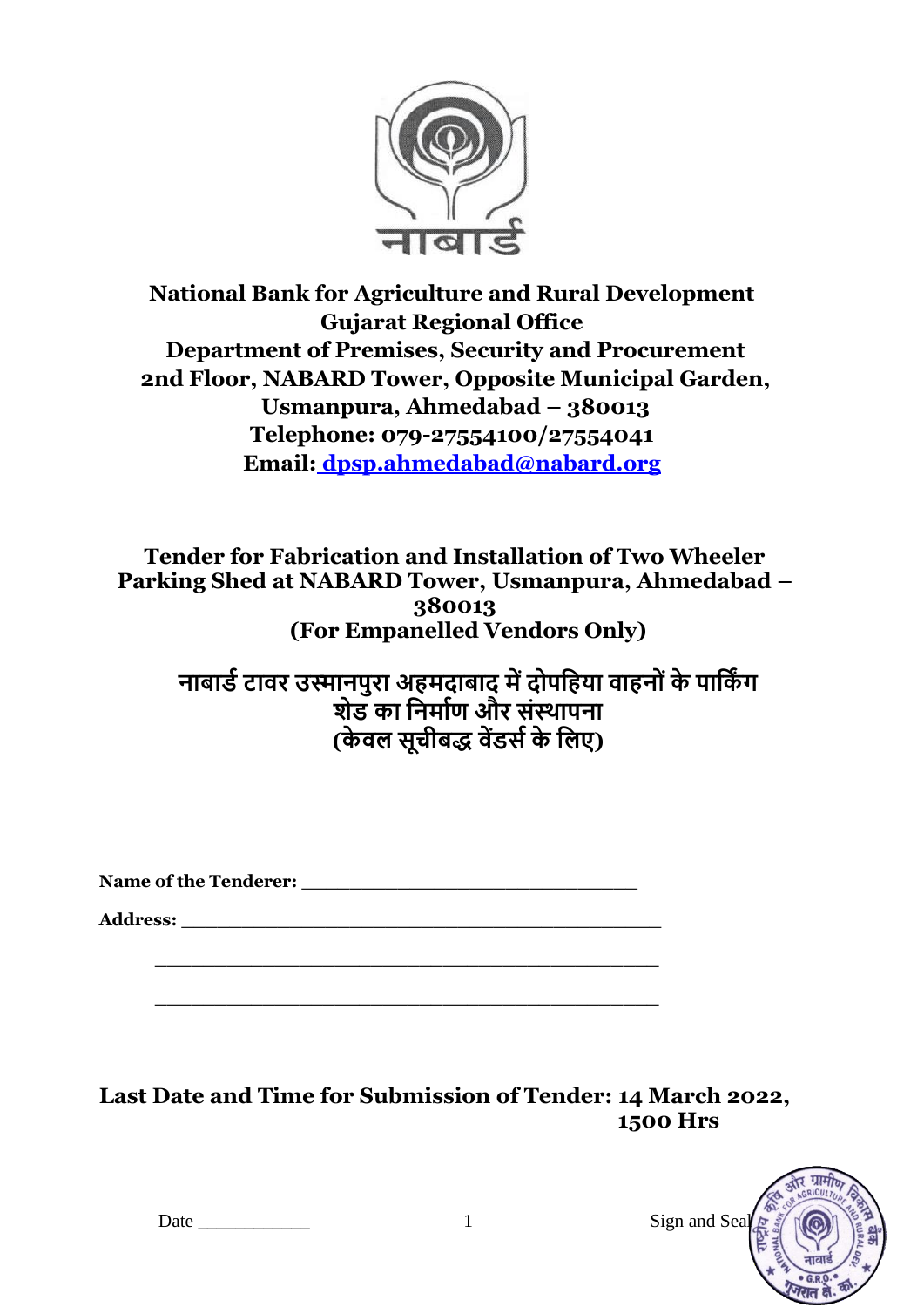

**National Bank for Agriculture and Rural Development Gujarat Regional Office Department of Premises, Security and Procurement 2nd Floor, NABARD Tower, Opposite Municipal Garden, Usmanpura, Ahmedabad – 380013 Telephone: 079-27554041 Email: [dpsp.ahmedabad@nabard.org](mailto:%20dpsp.ahmedabad@nabard.org)**

**Tender for Fabrication and Installation of Two Wheeler Parking Shed at NABARD Tower, Usmanpura, Ahmedabad – 380013 (For Empanelled Vendors Only)**

**नाबार्ड टावर उस्मानपुरा अहमदाबाद में दोपहहया वाहनोों के पाहकिं ग शेर् का हनमाडण और सोंस्थापना (के वल सूचीबद्ध वेंर्सड के हलए)**

## **Important Dates and Time**

| Sl.<br>No.     | <b>Particulars of Activity</b>                | Date and Time              |
|----------------|-----------------------------------------------|----------------------------|
| $\mathbf{1}$   | <b>Issue of Tender and</b><br>Commencement of | <b>25 February 2022</b>    |
|                | Downloading Tender                            |                            |
|                | Document                                      |                            |
| $\overline{2}$ | Date, Time and Place of Pre-                  | 07 March 2022 1500 Hrs     |
|                | <b>Bid Meeting</b>                            |                            |
| 3              | Last Date and Time for                        | 15:00 hrs on 14 March 2022 |
|                | <b>Submission of Tender</b>                   |                            |
| 4              | Date and Time of Opening of                   | 16:00 hrs on 14 March 2022 |
|                | <b>Bids</b>                                   |                            |

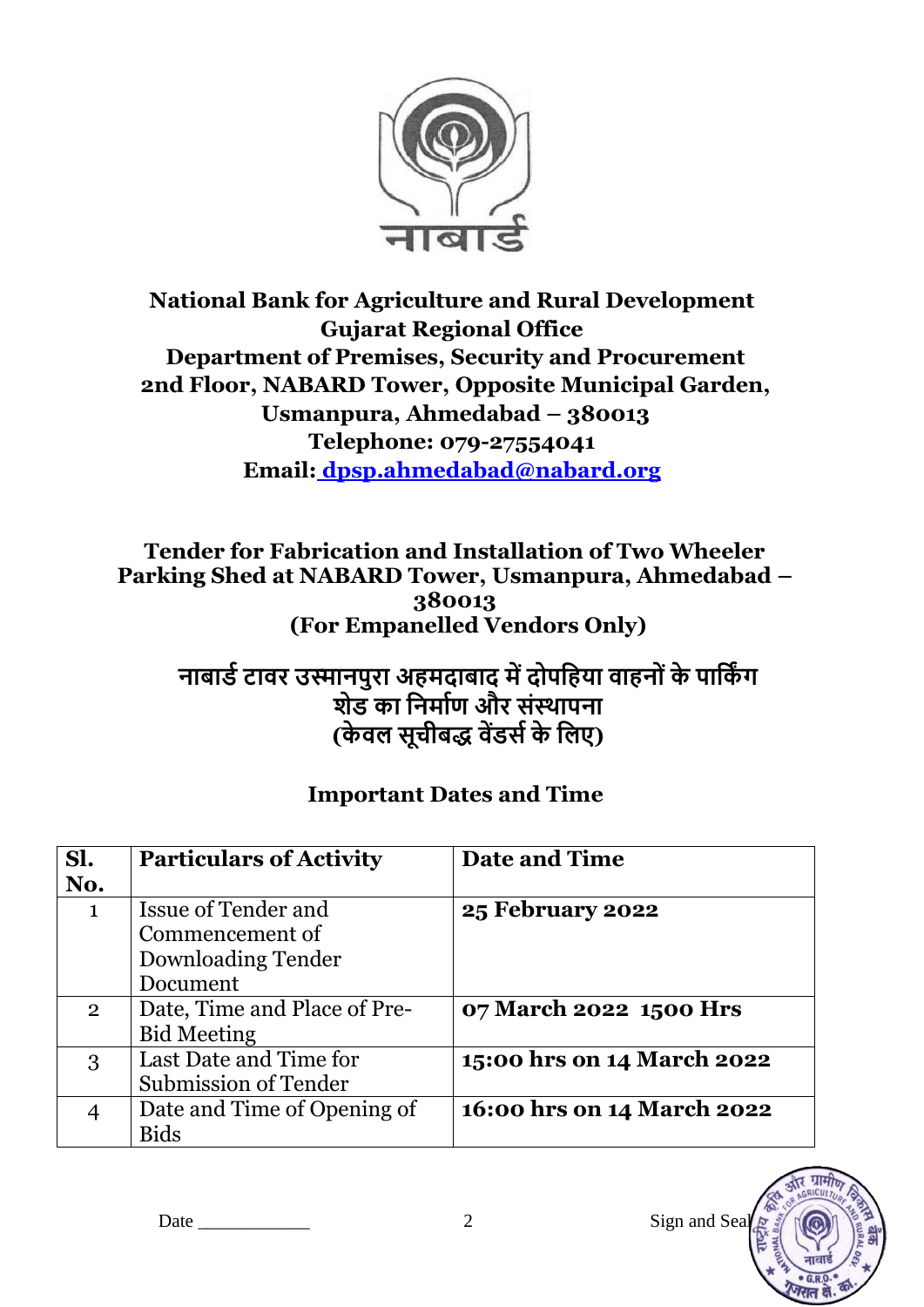# **Table of Contents**

| <b>Item</b>                | Page<br><b>Description</b>                                                  |                |  |
|----------------------------|-----------------------------------------------------------------------------|----------------|--|
| $\mathbf{1}$               | Notice Inviting Tender                                                      | $\overline{4}$ |  |
| $\overline{2}$             | <b>Schedule of Events</b>                                                   | 6              |  |
|                            | <b>Technical Bid (Part-I)</b>                                               |                |  |
| 3                          | Form of Tender                                                              | 8              |  |
| 5                          | Instructions to the Bidders                                                 | 10             |  |
| 6                          | <b>Terms and Conditions</b>                                                 | 11             |  |
| 7                          | <b>Special Conditions</b>                                                   | 22             |  |
| 8                          | <b>Schedule of Works</b>                                                    | 23             |  |
| 9                          | <b>General Specifications</b>                                               | 24             |  |
| 10                         | List of Standards                                                           | 26             |  |
| 11                         | <b>Schedule of Approved Makes</b>                                           | 27             |  |
| 14                         | Annexure-A: Articles of Agreement                                           | 28             |  |
| 15                         | Annexure-B: Performance Bank Guarantee (Initial Security<br>deposit) format | 30             |  |
| 16                         | Annexure-C: Letter of Indemnity and Undertaking                             | 32             |  |
| <b>Price Bid (Part-II)</b> |                                                                             |                |  |
| 20                         | <b>Schedule of Quantities</b>                                               | 34             |  |
| 21                         | Drawings                                                                    | 37             |  |

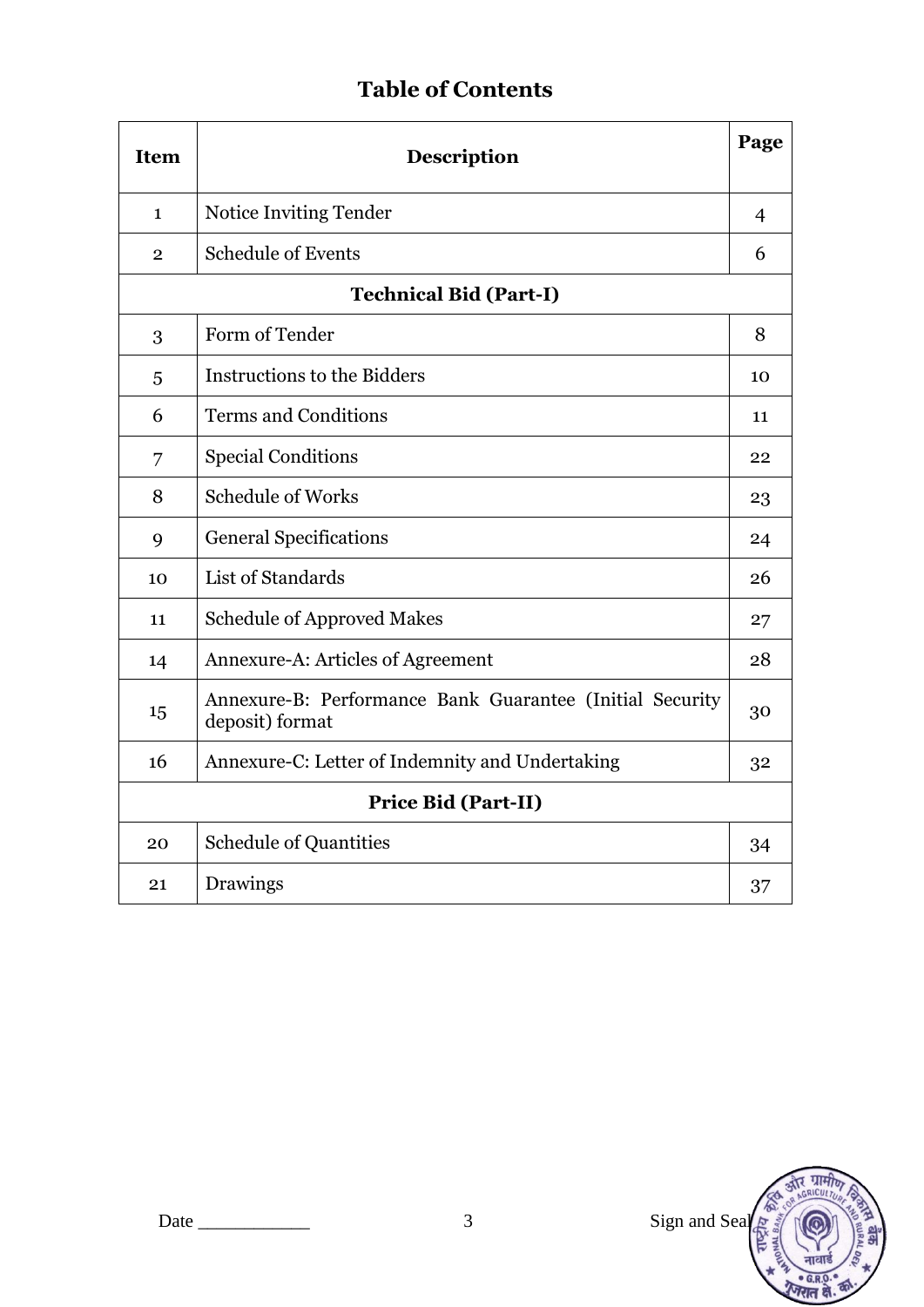संदर्भ संNB.Guj/3537/DPSP-250/2021-22 तिथि : 25 फ़रवरी 2022

| महोदय,                                                                                                                                                                                                                                                                                                                                                                                                                                                                                                                                          |                                                                                                                                                                                                                                                                                                                                                                                                                                                                                                                                                                                                   |
|-------------------------------------------------------------------------------------------------------------------------------------------------------------------------------------------------------------------------------------------------------------------------------------------------------------------------------------------------------------------------------------------------------------------------------------------------------------------------------------------------------------------------------------------------|---------------------------------------------------------------------------------------------------------------------------------------------------------------------------------------------------------------------------------------------------------------------------------------------------------------------------------------------------------------------------------------------------------------------------------------------------------------------------------------------------------------------------------------------------------------------------------------------------|
| <u>नाबार्ड टॉवर, अहमदाबाद में दोपहिया वाहनों के </u><br><u>पार्किंग शेड का निर्माण और संस्थापना</u><br><u>के लिए निविदा</u>                                                                                                                                                                                                                                                                                                                                                                                                                     | <b>Tender for Fabrication and</b><br><b>Installation of Two Wheeler Parking</b><br><b>Shed at NABARD Tower, Ahmedabad</b><br>$-380013$                                                                                                                                                                                                                                                                                                                                                                                                                                                            |
| 1. राष्ट्रीय कृषि और ग्रामीण विकास बैंक (नाबार्ड)<br>राष्ट्रीय कृषि और ग्रामीण विकास अधिनियम<br>1981 के तहत स्थापित एक निगम है , जिसका<br>प्रधान कार्यालय प्लॉट सं. सी-24, ब्लॉक 'जी',<br>बान्द्रा-कुर्ला कॉम्प्लेक्स, बांद्रा (पूर्व), मुंबई-<br>400051 में स्थित है तथा जिसके क्षेत्रीय कार्यालय<br>/ प्रशिक्षण संस्थान देश के विभिन्न शहरों में स्थित<br>हैं।                                                                                                                                                                                | 1. National Bank for Agriculture and Rural<br>Development, is a body corporate<br>established under the NABARD Act, 1981<br>(hereinafter referred to as "NABARD")<br>having its Head Office at Plot No. C-24,<br>Block 'G', Bandra Kurla Complex, Bandra<br>(East), Mumbai - 400051 and Regional<br>Offices (ROs) / Training Establishments<br>(TEs) in different cities across the<br>country.                                                                                                                                                                                                   |
| 2. नाबार्ड गुजरात क्षेत्रीय कार्यालय अपने नाबार्ड<br>टॉवर,उस्मानपूरा, अहमदाबाद -380013 मे   रु. 6.5<br>लाख (जीएसटी सहित) की आनुमानित लागत से<br>दोपहिया वाहनों के पार्किंग शेड के निर्माण और<br>संस्थापना हेतु एकल बिड प्रणाली के अंतर्गत निविदा<br>आमंत्रित करना चाहता है.                                                                                                                                                                                                                                                                     | 2. NABARD, Gujarat Regional Office,<br>Ahmedabad intends to undertake<br>'Tender under Single Bid System for<br>Fabrication and Installation of Two<br>Wheeler Parking Shed at NABARD Tower,<br>Usmanpura, Ahmedabad - 380013 at an<br>estimated cost of Rs. 6.5 Lakhs                                                                                                                                                                                                                                                                                                                            |
| 3. सूचीबद्ध वेंडर्स, नाबार्ड टॉवर, उस्मानपुरा<br>म्युनिसिपल गार्डन के सामने, अहमदाबाद-<br>380013 के दूसरे तल पर स्थित परिसर, सुरक्षा<br>और अधिप्राप्ति विभाग में इस उद्देश्य के लिए<br>रखे बॉक्स में अपनी निविदा <b>14 मार्च 2022,</b><br>दोपहर 03:00 बजे तक जमा करें ।                                                                                                                                                                                                                                                                         | (including GST).<br>3. Empanelled Vendors are requested to<br>submit their bids in the Tender Box on 2 <sup>nd</sup><br>floor, Department of Premises. Security<br>Procurement, NABARD<br>and<br>Tower,<br>Usmanpura, Ahmedabad 380013 latest by<br>1500 Hrs on 14 March 2022.                                                                                                                                                                                                                                                                                                                    |
| नाबार्ड की<br>4. निविदा दस्तावेज़<br>वेबसाइट<br>www.nabard.org से डाउनलोड किया जा<br>सकता है। निविदा प्रस्तुति की अंतिम तिथि तक<br>निविदा वेबसाइट पर उपलब्ध होगी। केवल<br>सीलबंद लिफ़ाफ़ों में वे ही निविदाएँ स्वीकार की<br>जाएँगी जो नाबार्ड टॉवर, उस्मानपुरा म्युनिसिपल<br>गार्डन के सामने, अहमदाबाद- 380013 के दूसरे<br>तल पर स्थित परिसर, सुरक्षा और अधिप्राप्ति<br>विभाग में इस उद्देश्य के लिए रखे बॉक्स में जमा<br>की गई है। अन्य किसी भी माध्यम जैसे पोस्ट,<br>कोरियर, फ़ैक्स, ई-मेल आदि से प्राप्त निविदाएँ<br>स्वीकार नहीं की जाएँगी। | 4. The Tender can be downloaded from our<br>website at https://www.nabard.org. The<br>tender will be available on the website,<br>until the deadline of submission of<br>tender. Only those sealed cover tenders<br>will be accepted which would<br>be<br>deposited in the box kept in<br>the<br>Department of Premises, Security and<br>Procurement, 2 <sup>nd</sup> Floor, NABARD Tower,<br>Opp. Municipal Garden, Usmanpura,<br>Ahmedabad - 380013 for the said<br>purpose. The tender deposited / received<br>in any other mode like post, courier, fax,<br>e-mail etc. will not be accepted. |

ग्रामीर

 $G R$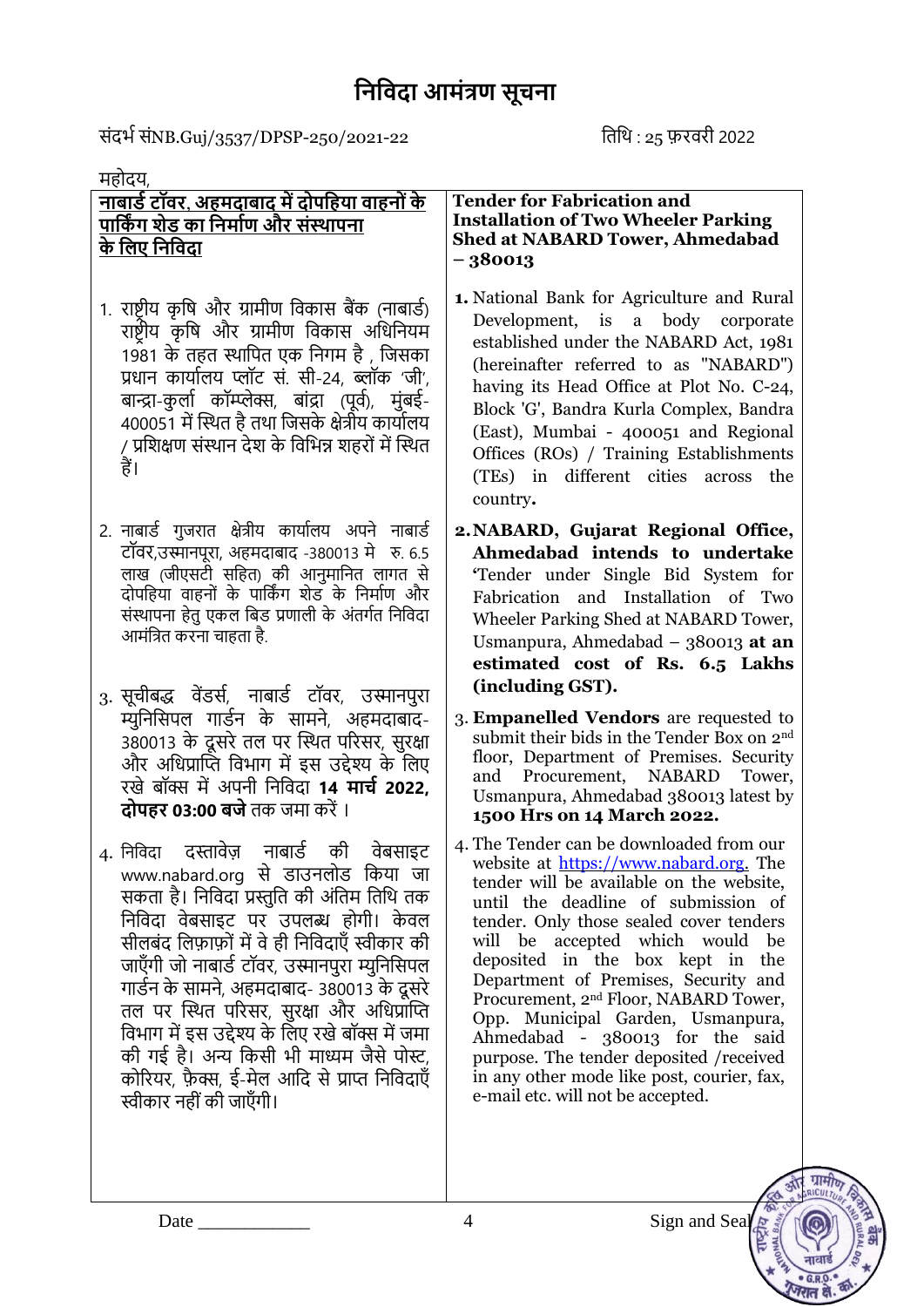| 5. 07 <b>मार्च 2022 दोपहर 03:00 बजे</b> नाबार्ड<br>टॉवर, उस्मानपुरा म्युनिसिपल गार्डन के सामने,<br>अहमदाबाद- 380013 के तीसरे तल पर स्थित<br>सम्मेलन कक्ष मे प्रि-बिड बैठक आयोजित की<br>जाएगी।                                                                                                                                                                                                                       | 5. The Pre-Bid meeting will be held on 07<br>March $2022$ at $15:00$ hrs in the<br>Conference room on 3rd Floor of Gujarat<br>Regional Office, NABARD<br>Tower,<br>Opposite Municipal Garden, Usmanpura,<br>Ahmedabad - 380013.                                                                                                                                                                                                                      |
|---------------------------------------------------------------------------------------------------------------------------------------------------------------------------------------------------------------------------------------------------------------------------------------------------------------------------------------------------------------------------------------------------------------------|------------------------------------------------------------------------------------------------------------------------------------------------------------------------------------------------------------------------------------------------------------------------------------------------------------------------------------------------------------------------------------------------------------------------------------------------------|
| 6. निविदा(एँ) प्रस्तुत/ प्राप्त करने की अंतिम तिथि<br>14 मार्च 2022, दोपहर 03:00 बजे तक है<br>और निविदाएँ <b>उसी दिन दोपहर 04:00 बजे</b><br>उस समय उपस्थित निविदाकर्ताओं या उनके<br>अधिकृत प्रतिनिधियों की उपस्थिति में मुख्य<br>महाप्रबंधक, गुजरात क्षेत्रीय कार्यालय, नाबार्ड के<br>कार्यालय में क्रय समिति द्वारा खोली जाएँगी।<br>किसी भी या सभी वेंडर के प्रतिनिधियों की<br>अनुपस्थिति में भी बोली खोली जाएंगी। | 6. Last date for submission/receipt of<br>$tender(s)$ is $14$ March 2022 till 1500<br><b>Hrs.</b> and the tenders will be opened on<br>the same day at 1600 Hrs by the<br>Purchase Committee in the Office of<br>Chief General Manager, Gujarat Regional<br>Office, NABARD, in the presence of<br>tenderers or their authorized<br>representatives. The bids would be<br>opened even in the absence of any or all<br>of the vendor's representative. |
| 7. निविदाएँ खोलने की तिथि पर किसी भी प्रकार                                                                                                                                                                                                                                                                                                                                                                         | 7. In case of any holiday on the day of                                                                                                                                                                                                                                                                                                                                                                                                              |
| का अवकाश होने पर ये निविदाएँ अगले कार्य                                                                                                                                                                                                                                                                                                                                                                             | opening, the tenders will be opened on                                                                                                                                                                                                                                                                                                                                                                                                               |
| दिवस पर उसी समय खोली जाएँगी, लेकिन                                                                                                                                                                                                                                                                                                                                                                                  | the next working day at the same time                                                                                                                                                                                                                                                                                                                                                                                                                |
| निविदा बॉक्स को उपर्युक्त शेड्यूल के अनुसार                                                                                                                                                                                                                                                                                                                                                                         | but the tender box will be sealed on same                                                                                                                                                                                                                                                                                                                                                                                                            |
| उसी दिन व समय पर सील कर दिया जाएगा।                                                                                                                                                                                                                                                                                                                                                                                 | day and time, as scheduled above.                                                                                                                                                                                                                                                                                                                                                                                                                    |
| 8. उपर्युक्त निर्धारित तिथि व समय के बाद प्राप्त                                                                                                                                                                                                                                                                                                                                                                    | 8. The tenders received after the above said                                                                                                                                                                                                                                                                                                                                                                                                         |
| होने वाली निविदाओं पर विचार नहीं किया                                                                                                                                                                                                                                                                                                                                                                               | scheduled date and time will not be                                                                                                                                                                                                                                                                                                                                                                                                                  |
| जाएगा।                                                                                                                                                                                                                                                                                                                                                                                                              | considered.                                                                                                                                                                                                                                                                                                                                                                                                                                          |

Sd/-

(एम पी पहाडसिंह) उप महाप्रबंधक

**अस्वीकरण:** नाबार्ड इस अनुरोध के जवाब में प्राप्त होने वाले किसी भी या सभी रेस्पॉन्स को अपने विवेक से स्वीकार या तनरस्त कर सकिा है या बोलीकिाभओं से अतिररक्त िानकारी मांग सकिा है। नाबार्भ प्रामातणक विहों से इस अनुरोध में उल्लिखित शर्ताप्रक्रियाओं और प्रोटोकॉल में न ,ए बिंदु जोड़ सकता है ,**उनमें संशोधन कर सकता है** और उनसे अलग अपेक्षाएँ व्यक्त कर सकता है। इन परिवर्तनों की सूचना नाबार्ड अपनी वेबसाइट के माध्यम से देगा। साथ हीनाबार्ड एतद् द्वारा इस बोली के प्रति किसी भी देयता को स्वीकार किए बगैर इसका , कॉन्ट्रैक्ट देने से पहले किसी भी समय इस निर्विदा प्रक्रिया को निरस्त करने का अधिकार सुरक्षित रखता है।

**Disclaimer:** NABARD may accept or reject any or all Response/s to this request for Tender at its discretion or may ask for any additional information from the bidders. **NABARD may also vary its requirements**, add to or amend the terms, procedure and protocol set out in this request for Tender for bonafide reasons, which will be notified to all through notice on its website. Further, NABARD hereby reserves its right to annul the Tender process at any time prior to the contract award without incurring any liability towards the bid.

Date  $\begin{array}{cc} 5 & \text{Sign and Sea} \end{array}$ 

 $\pi r$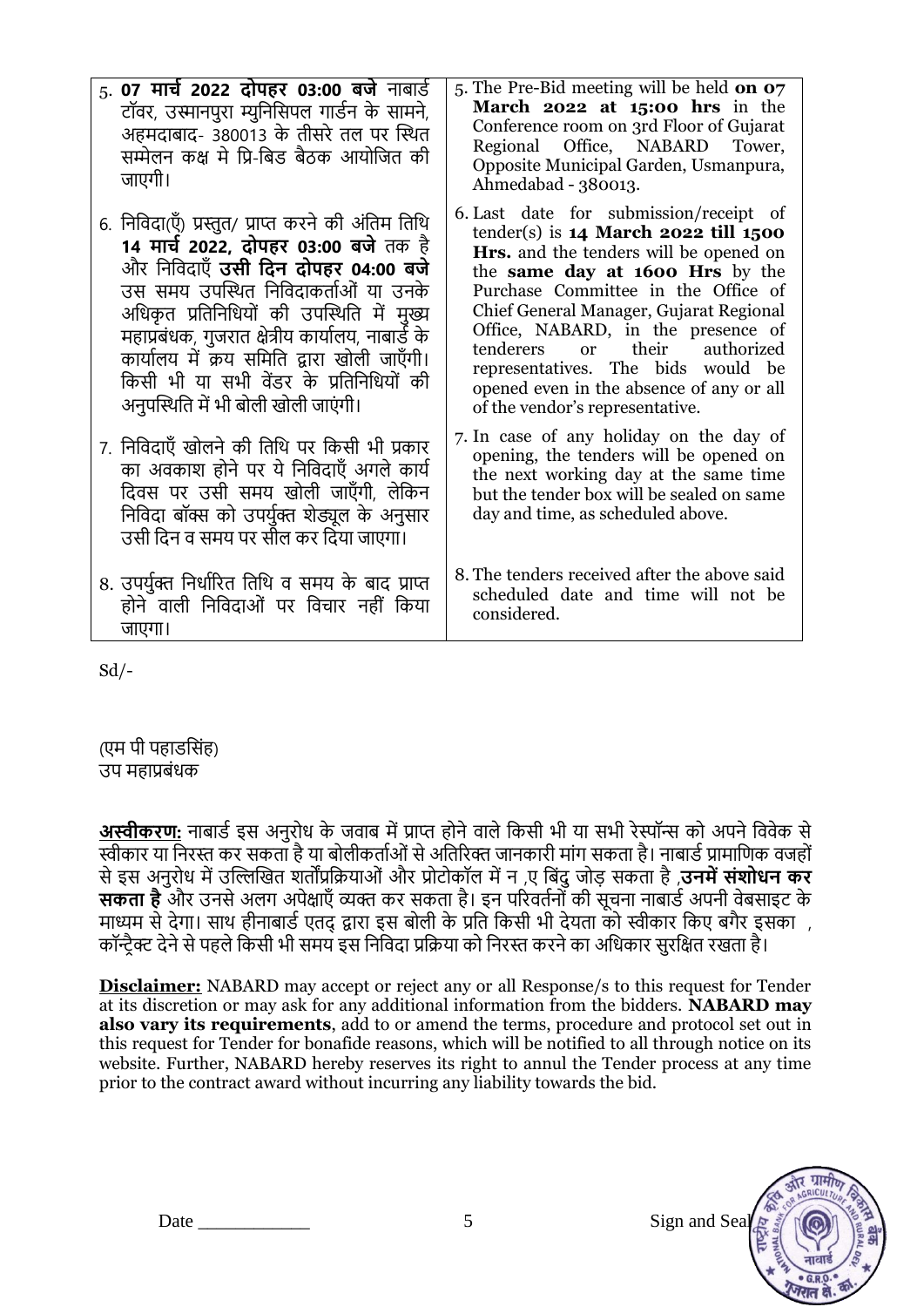### **SCHEDULE OF EVENTS**

|                                                                                       | Tender document can be downloaded from:<br>https://www.nabard.org                                                                                                                                                        |                                                                                                                                                                                      |  |
|---------------------------------------------------------------------------------------|--------------------------------------------------------------------------------------------------------------------------------------------------------------------------------------------------------------------------|--------------------------------------------------------------------------------------------------------------------------------------------------------------------------------------|--|
| <b>Bid Document Availability</b>                                                      | From                                                                                                                                                                                                                     | <b>25 February 2022</b>                                                                                                                                                              |  |
|                                                                                       | To:                                                                                                                                                                                                                      | 14 March 2022 15.00 hrs                                                                                                                                                              |  |
| Pre-Bid meeting                                                                       | 15:00 hrs. on 07 March 2022                                                                                                                                                                                              |                                                                                                                                                                                      |  |
| Last date of submission of<br>Tender                                                  | Up to 15.00 hrs. on 14 March 2022                                                                                                                                                                                        |                                                                                                                                                                                      |  |
| <b>Opening of Bids</b>                                                                | 16.00 hrs. on 14 March 2022<br>Authorized representatives of vendors may be<br>present during opening of the Bids. However Bids<br>would be opened even in the absence of any<br>or all of the vendors' representatives. |                                                                                                                                                                                      |  |
| <b>Contact Details:</b><br><b>Address for Communication And</b><br>submission of bid. |                                                                                                                                                                                                                          | NABARD Tower,<br>Department of Premises, Security and Procurement,<br>2nd Floor, NABARD Towers,<br>Opposite Municipal Garden,<br>Usmanpura, Ahmedabad 380013<br>Phone: 079 2755 4041 |  |

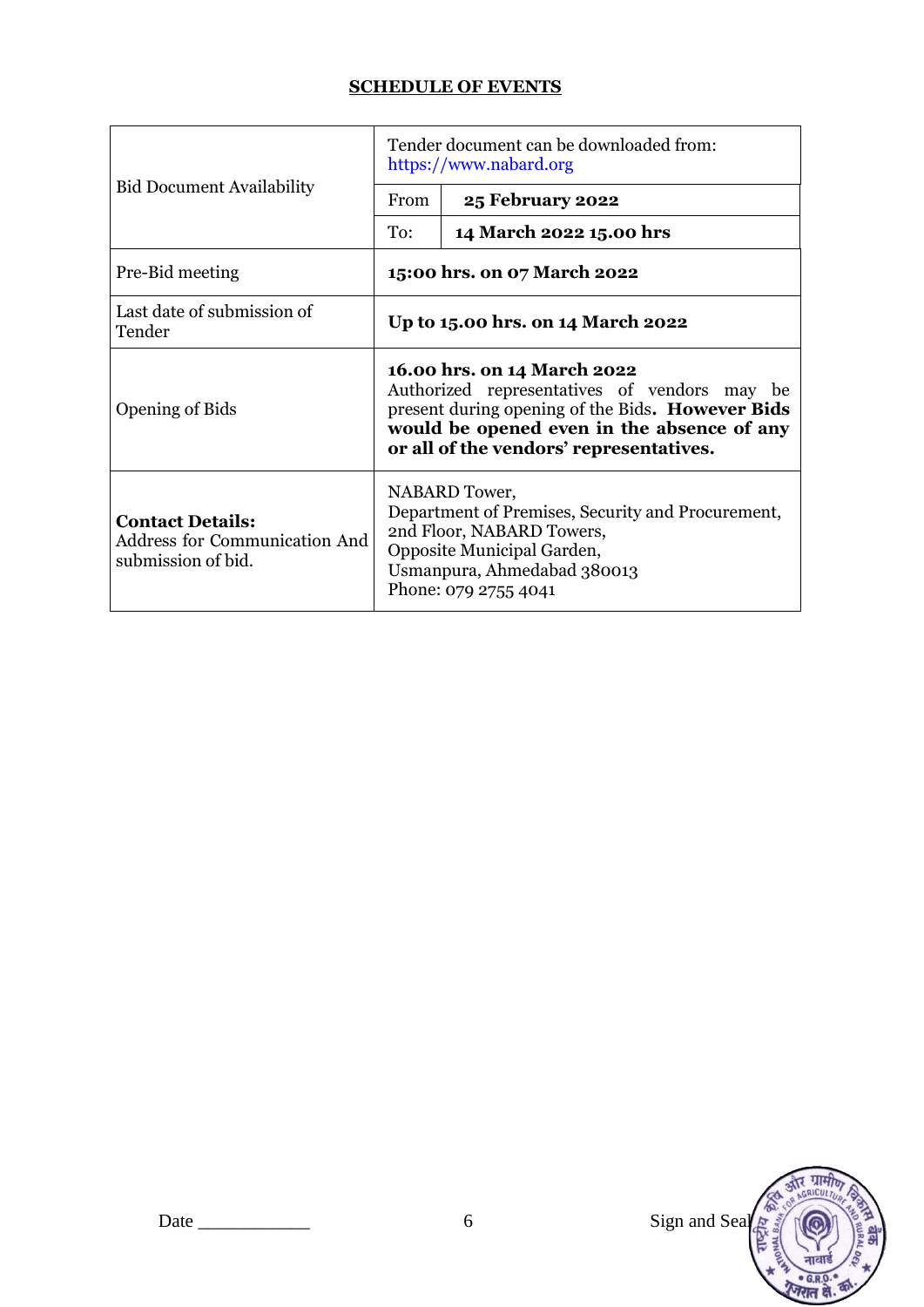# **TECHNICAL BID**

# **(Part-I)**

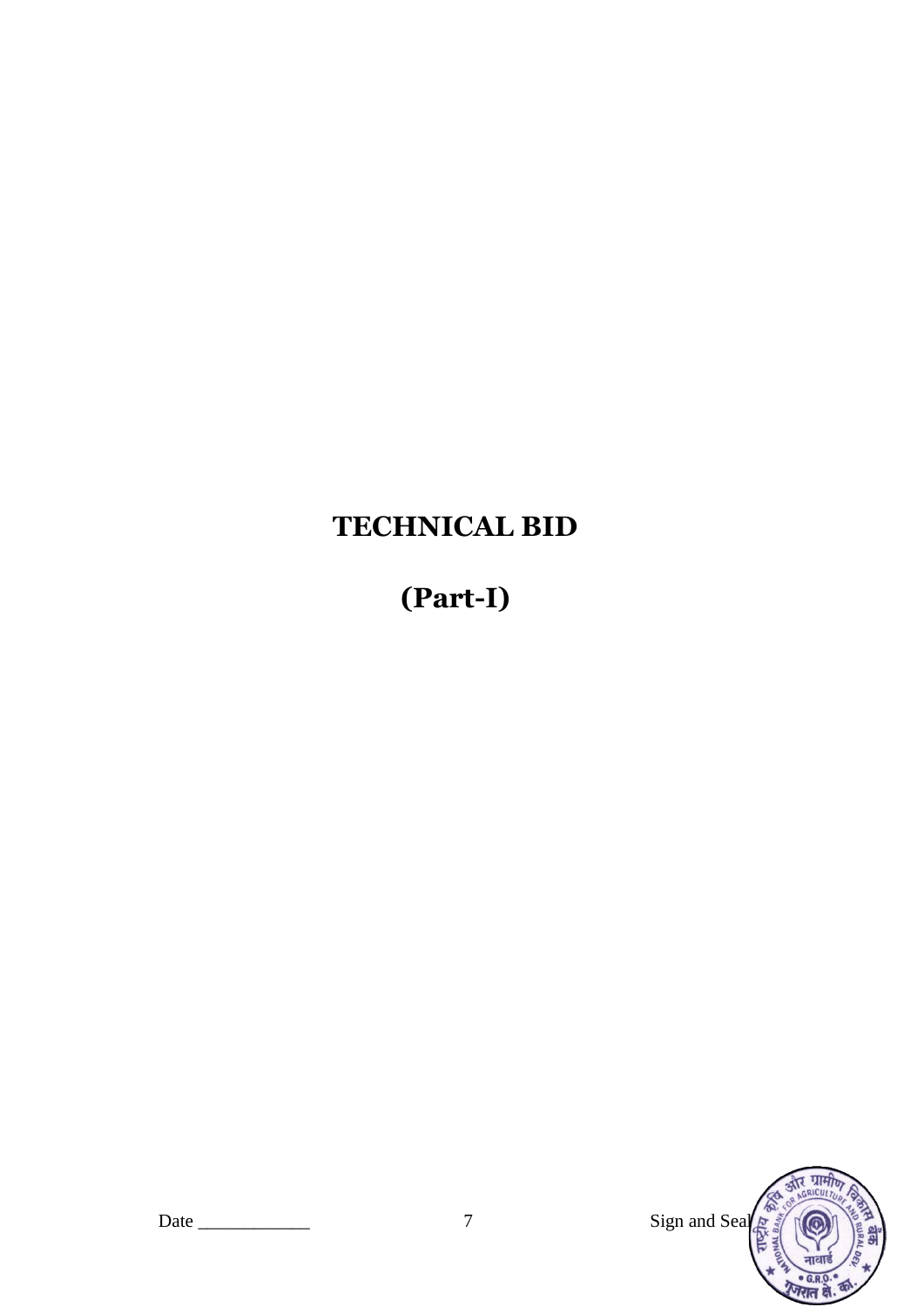#### **FORM OF TENDER**

Date:

The Chief General Manager, National Bank for Agriculture and Rural Development Gujarat Regional Office Ahmedabad

Dear Sir,

#### **"Tender for Fabrication and Installation of Two Wheeler Parking Shed at NABARD Tower, Usmanpura, Ahmedabad – 380013"**

1. Having examined the tender document relating to the works specified in the Memorandum hereinafter set out, having visited and examined the site of the works specified in the said Memorandum and having acquired the requisite information relating thereto as affecting the tender, I/We hereby offer to execute the works specified in the said Memorandum within the time specified, at the rates mentioned in the Price Bid; in all respects of the tender and with such materials as are provided for, in accordance with such conditions in so far as they may be applicable.

#### **2.** MEMORANDUM

| S<br>N <sub>o</sub> | <b>Subject</b>                             | Specification                                                                                                                                                                                         |
|---------------------|--------------------------------------------|-------------------------------------------------------------------------------------------------------------------------------------------------------------------------------------------------------|
| a                   | Description of<br>work                     | <b>Tender for Fabrication and Installation of</b><br><b>Two Wheeler Parking Shed at NABARD</b><br>Tower, Usmanpura, Ahmedabad - 380013                                                                |
| $\mathbf b$         | <b>Initial Security Deposit (ISD)</b>      | 2% of value of accepted tender value (to be<br>submitted by successful bidder in form of Bank<br>Guarantee)                                                                                           |
| $\mathbf{c}$        | Retention<br>Money<br>Deposit<br>(RMD)     | 5 % will be deducted from total bill amount. (Total<br>amount equal to 10% of contract value will be<br>retained by the BANK towards security deposit.<br>Security Deposit includes EMD, ISD and RMD) |
| d                   | Time allowed for completion<br>of the work | The time of completion of the project shall be 15<br>days from the date of issue of work order.                                                                                                       |

3. Should this tender be accepted, I/We hereby agree to abide by and fulfil the terms and provisions or the said Conditions of the tender annexed hereto in so far as they may be applicable or in default thereof to forfeit the EMD and pay to the National Bank for Agriculture and Rural Development, the amount mentioned in the said tender conditions.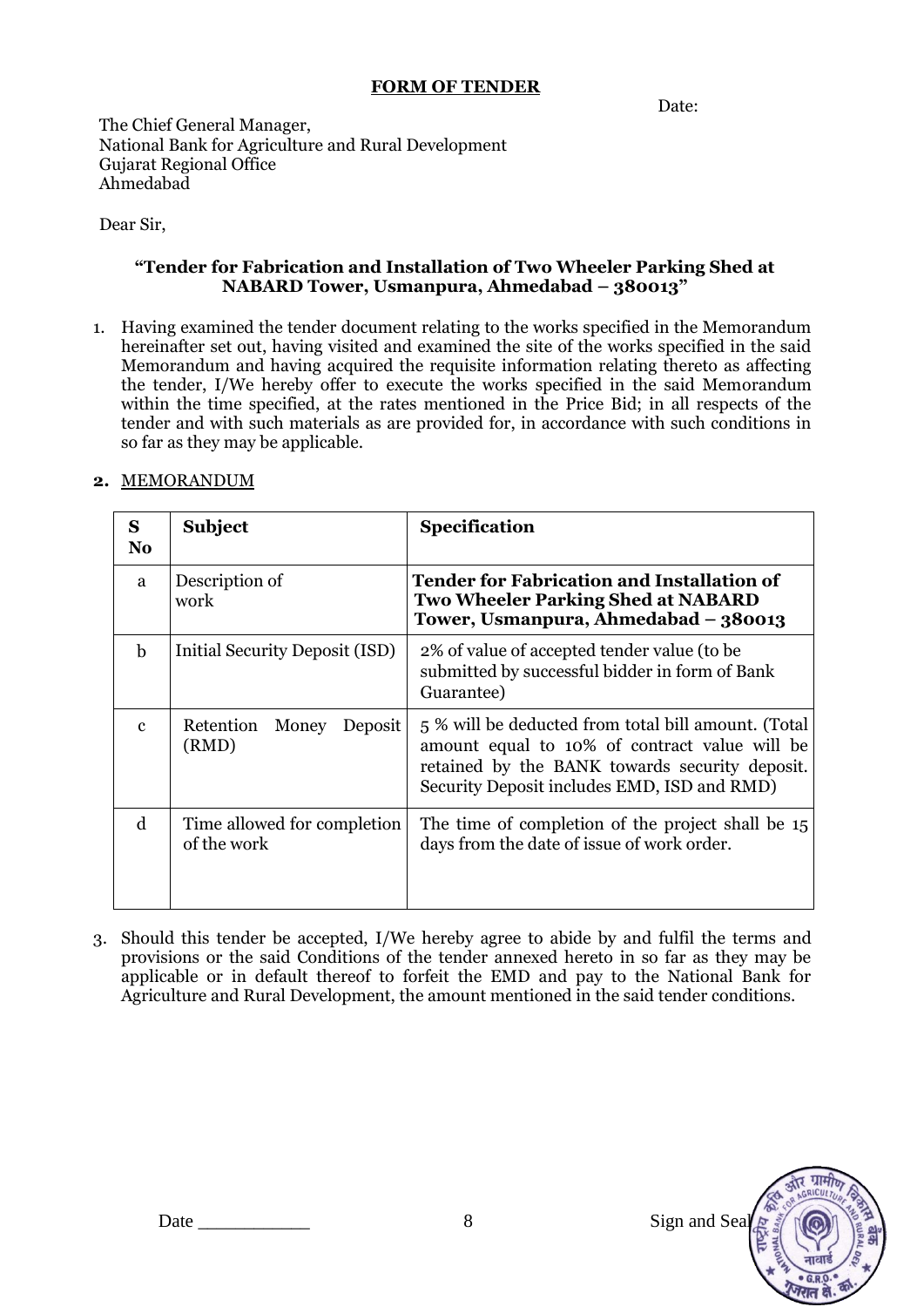- 4. I/We have not been blacklisted by any Central/State Government Organization or PSU.
- 5. Our Bankers are:
	- i) ……………………………. Bank ……………………….. Branch ..............
	- ii) …………………………… Bank ……………………….. Branch ....................
	- iii) Type of account: Savings / Current account
	- iv) Bank Account No. :
	- v) IFS code of Bank and branch:

The names of partners of our firm are:

- i)
- ii)
- iii)

Name of the partner of the firm Authorized to sign:

OR

Name or person having Power of Attorney to sign the contract (Certified copy of the Power of Attorney should be attached):

Yours faithfully,

Signature of Tenderer with stamp

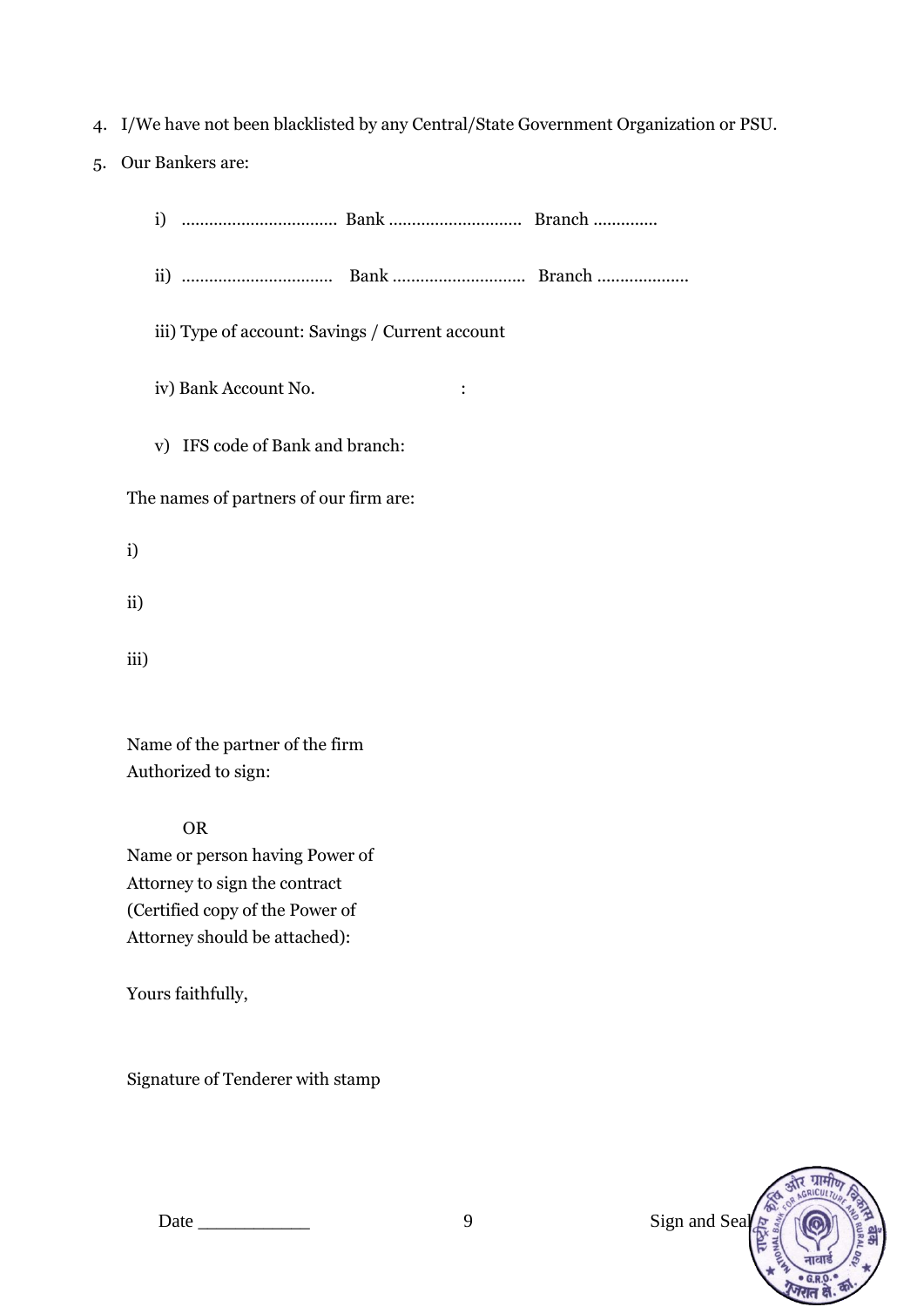#### **INSTRUCTIONS TO THE BIDDERS**

- 1. The tender shall be submitted in accordance with the procedure detailed herein. Specified documents shall be submitted in an envelope of appropriate size which shall be sealed.
- 2. Duly filled in and signed Tender Document, complete in all respect shall be deposited before **15.00 hrs on 14 March 2022** in the tender box on**2nd floor, NABARD Tower Usmanpura, Ahmedabad. 380013** and super scribed as "**Tender for Fabrication and Installation of Two Wheeler Parking Shed at NABARD Tower, Usmanpura, Ahmedabad – 380013**
	- a) The tender will not be received after 1500 Hrs. on the date indicated in the letter of invitation to tenderer, under any circumstances, whatsoever.
	- b) The tender should be addressed to Chief General Manager, National Bank for Agriculture and Rural Development, NABARD Tower, Opp. Municipal Garden, Usmanpura, Ahmedabad –  $380013$  and submitted in a single sealed envelope superscripted **"Tender for Fabrication and Installation of Two Wheeler Parking Shed at NABARD Tower, Usmanpura, Ahmedabad – 380013**"in the tender box placed on 2nd floor of NABARD Tower". The envelop should contain the following:
		- i) Tenderers letter, in duplicate, giving technical or financial clarifications if any.
		- ii) Pre-qualification documents
		- iii) Bid and set of tender drawings duly signed by the tenderer.
		- iv) Price Bid quoted in in Indian Rupees only, with detailed break-up of prices as per Price Bid.
		- v) The Schedule of Quantities as per the specifications and the most competitive prices offered in respect of the items listed in price Bid.
		- vi) The Commercial Offer should be in conformity with the terms indicated in Price Composition.
		- vii) The Price Bid should not contradict the Technical Bid in any manner
- 3. Initial all pages of the Tender Document as a token of acceptance of the terms and conditions set out in the Tender Document.
- 4. In case any clarification is required by the tenderer, they may contact **Assistant General Manager, DPSP, NABARD, Gujarat Regional Office, 2nd floor, NABARD Tower Usmanpura, Ahmedabad. 380013.**
- 5. Addenda / Corrigenda if any issued by **NABARD** will be uploaded on its website [www.nabard.org](http://www.nabard.org/) and shall become part of the tender documents.
- 6. The tenders shall be signed by the person/persons on behalf of the organisation having necessary Authorisation/Power of Attorney to do so. Each page of the application shall be signed. (Copy of Power of Attorney/Memorandum of Association shall be furnished along with application).
- 7. Tenders containing false and/or incomplete information are liable for rejection.
- 8. The rates for each item as per scope of work shall be quoted by the applicant in the Price bid.
- 9. **Financial bids of only those contractors qualified in the evaluation will be considered for selection of tender.**GRICULT

Date 20 and 20 and 3 and 3 and 3 and 3 and 3 and 3 and 3 and 3 and 3 and 3 and 3 and 3 and 3 and 3 and 3 and 3 and 3 and 3 and 3 and 3 and 3 and 3 and 3 and 3 and 3 and 3 and 3 and 3 and 3 and 3 and 3 and 3 and 3 and 3 and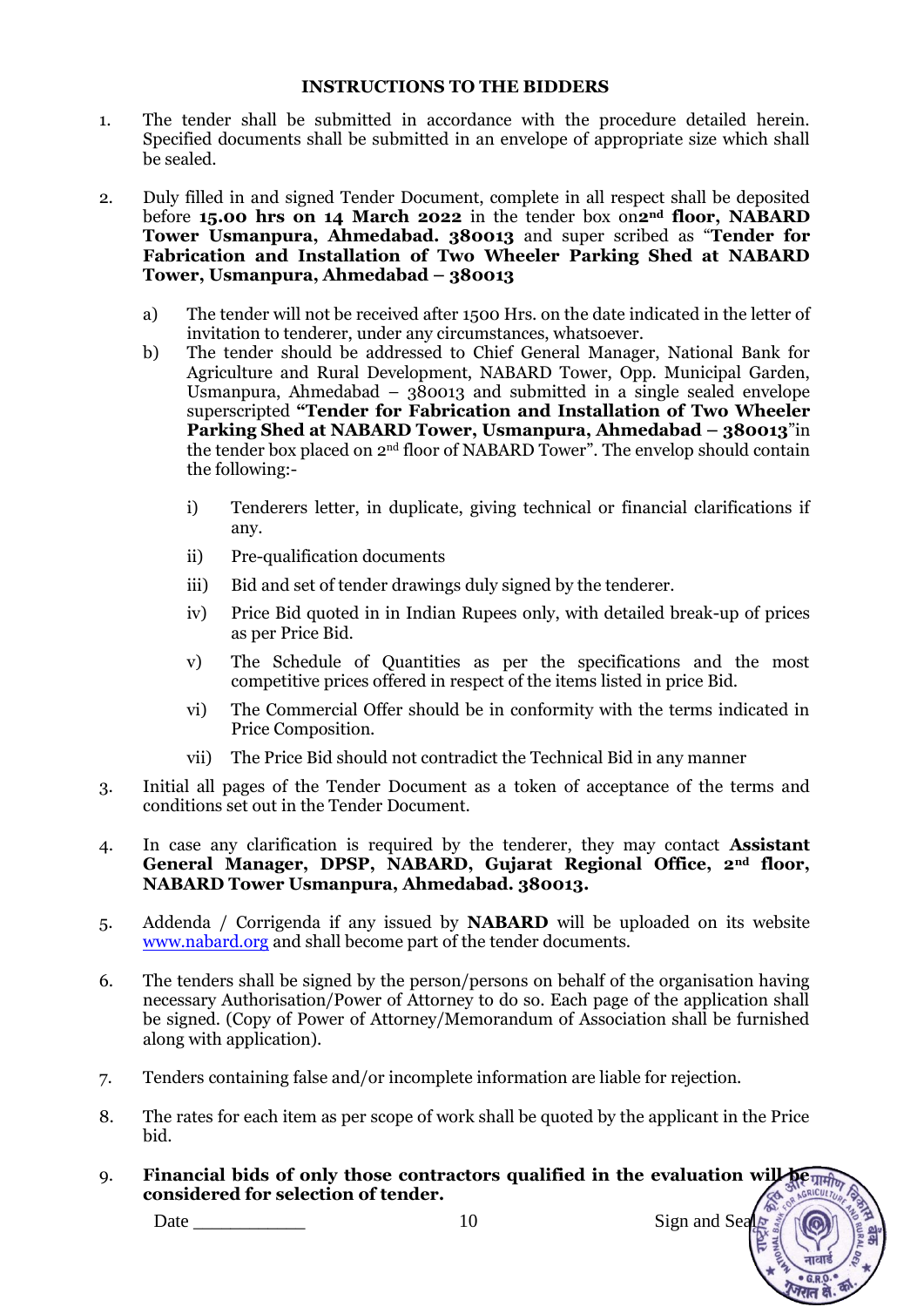#### **TERMS and CONDITIONS**

- 1. Contractor will not disclose details of the work to any person or persons except those engaged in its performance, and only to the extent required for the particular portion.
- 2. Contractor will not give any item concerning details of the work to the press or a news disseminating agency without prior written approval from the Bank, Contractor shall not take any pictures / photographs on site without written approval of the Bank.

#### 3. **FORECLOSURE OF CONTRACT IN FULL OR IN PART DUE TO ABANDONMENT OR REDUCTION IN SCOPE OF WORK**:

If at any time after acceptance of the Tender, Bank shall decide to abandon or reduce the scope of the works for any reason whatsoever and hence not require the whole or any part of the works to be carried out, the BANK shall give notice in writing to the effect to the contractor and the contractor shall have no claim to any payment of compensations or other issues whatsoever, on account of any profit or advantage which he might have derived from the execution of the works in full but which he did not derive in consequence of the foreclosure of the whole or part of the works.

4. **CANCELLATIONS OF CONTRACT IN FULL OR PART:** Bank shall have exclusive right to cancellation of contract under the following circumstances.

If the Contractor

- a) At any time makes default in proceeding with the work with due diligence and continues to do so after a notice in writing within 7 days from the BANK.
- b) Commits default in complying with any of the terms and conditions of the contract and does not remedy it or take effective steps to remedy it within 7 days after a notice in writing is to given to him in that behalf by the BANK.
- c) Fails to complete the works or items of works within individuals / particular date of completion on or before the date (s) of completion and does not complete them within the period specified in a notice given in writing in that behalf by the BANK.
- d) Assigns, transfer, sublets (engagement of labours on a piecework basis or of labour with materials not to be incorporated in the work shall not be deemed to be subletting) or attempts to assign transfer or subject the entire works or any portion of the work without prior approval of the competent Authority. The competent Authority may without prejudice to any other right to remedy which shall have accrued or shall accrue thereafter to the BANK by written notice cancel the contract as a whole or only such items of work in default from the contract.
- 5. The BANK shall on such cancellation have power to:
	- a) Take possession of the site and any materials, constructional plant / building etc., implements, stores etc.
	- b) Carry out the incomplete work by any means at the risk and cost of the contractor.
- 6. On cancellation of the contract in full or in part, the BANK shall determine what amount if any, is recoverable from the contractor for completion of the works or part of the works or in case of the works or part of the works is not to be completed, the loss or damage suffered by the BANK. In determining the amount credit shall be given to the contractor for the value of contractor's materials taken over and incorporated in the unit of work and use of tackle and machinery belonging to contractor.AGRICULT

Date  $\begin{array}{ccc} 11 & 11 & \text{Sign and Sea} \end{array}$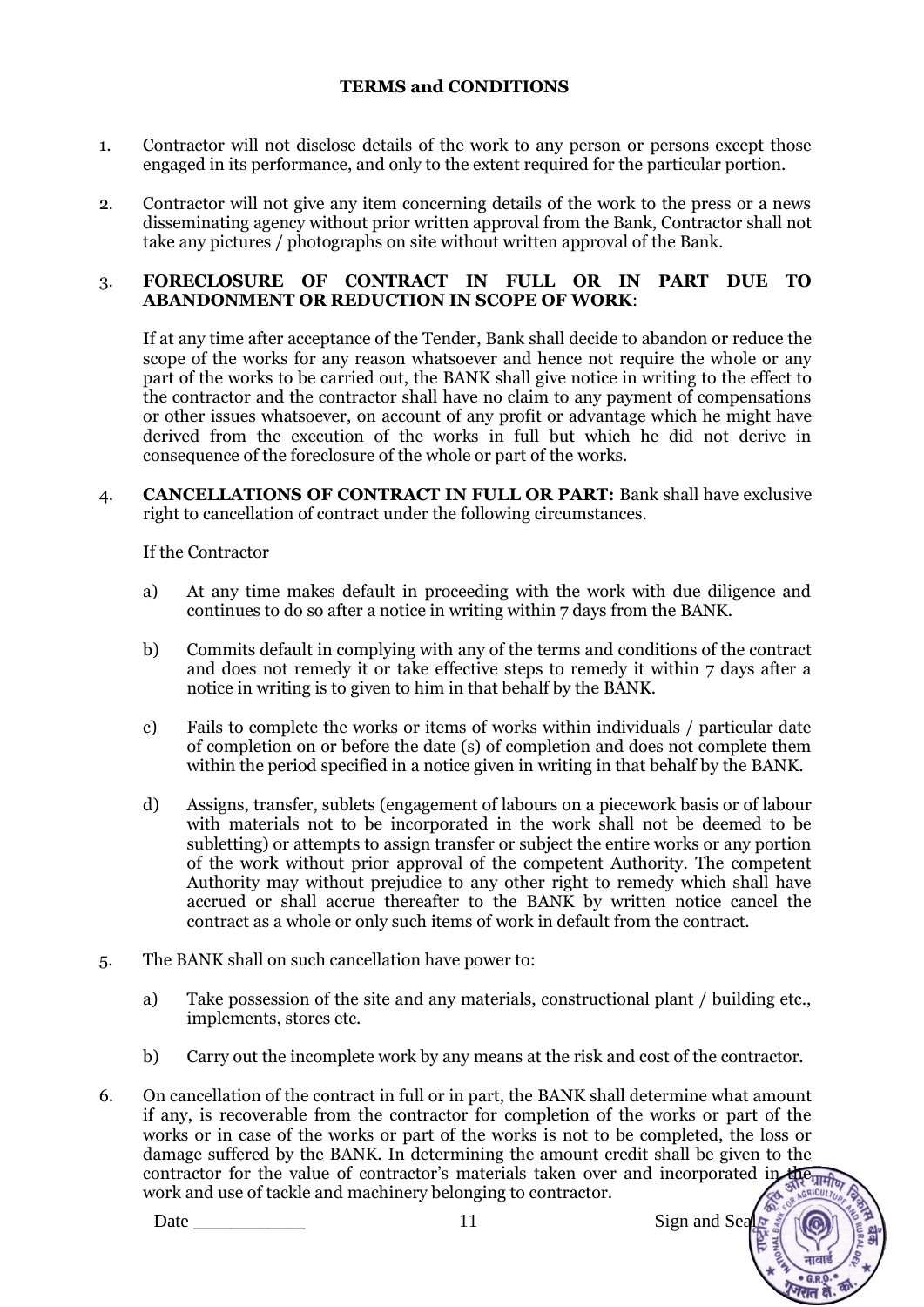- 7. Any excess expenditure incurred or to be incurred by the BANK in completing the works or part of the works or the excess loss or damages suffered or may be suffered by the BANK as aforesaid, after allowing such credit, shall be recovered from the contractor within 30 days.
- 8. If the contractor shall fail to pay the required sum within the aforesaid period of 30 days, the BANK shall have the right to sell any or all of the Contractor's unused materials, construction plant, implements, temporary buildings etc., and apply the proceeds of the sale thereof towards the satisfaction of any sums due from the Contractor under the contract and if thereafter there by any balance outstanding from the Contractor it shall be recovered in accordance with the provisions of the contract.
- 9. Any sums in excess of the amounts due to the BANK and unsold materials, construction plant etc., shall be returned to the contractor, provided always that if the cost or anticipated cost of completion by the BANK of the work or part of the work is less than the amount which the contractor would have been paid and the completed the works or part of the works such benefit shall not accrue to the Contractor.

#### **TENDERS, RATES ETC.**

- 10. The work to be carried out under the contract shall except as otherwise provided in these conditions include all labour, materials, tools, plants, equipment and transport which may be required in preparation of and for and in the full and entire execution and completion of the works. The descriptions given in the schedule of quantities shall unless otherwise stated be held to included waste on materials, carriage and cartage, carrying in, return of empties, hoisting, setting, fitting and fixing in position and all other labours necessary in and for the full and entire execution and completion as aforesaid in accordance with good practice and recognized principles.
- 11. The attached bill of quantities is our best estimate of the job.
- 12. All the quantities therein are approximate, payments will be made on the actual measurements / certified by the BANK.
- 13. BANK will have the right to omit, alter, add or cancel any of the items of work shown in the schedule without assigning any reason whatsoever and no claim for compensation will be entertained for the same, the BANK is further at liberty to carry out any items of work departmentally or through any other contractor and no compensation will be paid to the main contractor on that account.
- 14. Work contained in the Schedule of Quantities comprises of fabrication and installation of parking shed for two wheelers at designation.
- 15. Before submitting the Tender, the contractor shall visit and examine the site situated at AHMEDBAD and satisfy himself as to the nature and correct dimensions of the work for procuring various construction and other materials and shall obtain generally his own information on all matters and conditions affecting the execution of the works. No extra charge made in consequence of any misunderstanding or incorrect information on any of these points or on the grounds of insufficient description will be allowed.
- 16. It must be clearly understood that the whole of the conditions and specifications are intended to be strictly enforced and that no extra work will be allowed unless they are clearly outside the spirit and meaning of the conditions and have been ordered in writing by the BANK.
- 17. Before filling the Tender, the Contractor will check all drawing and schedule  $\frac{1}{2}$ quantities and will get an immediate clarification from the BANK as required on items  $\frac{1}{2}$

Date Sign and Sea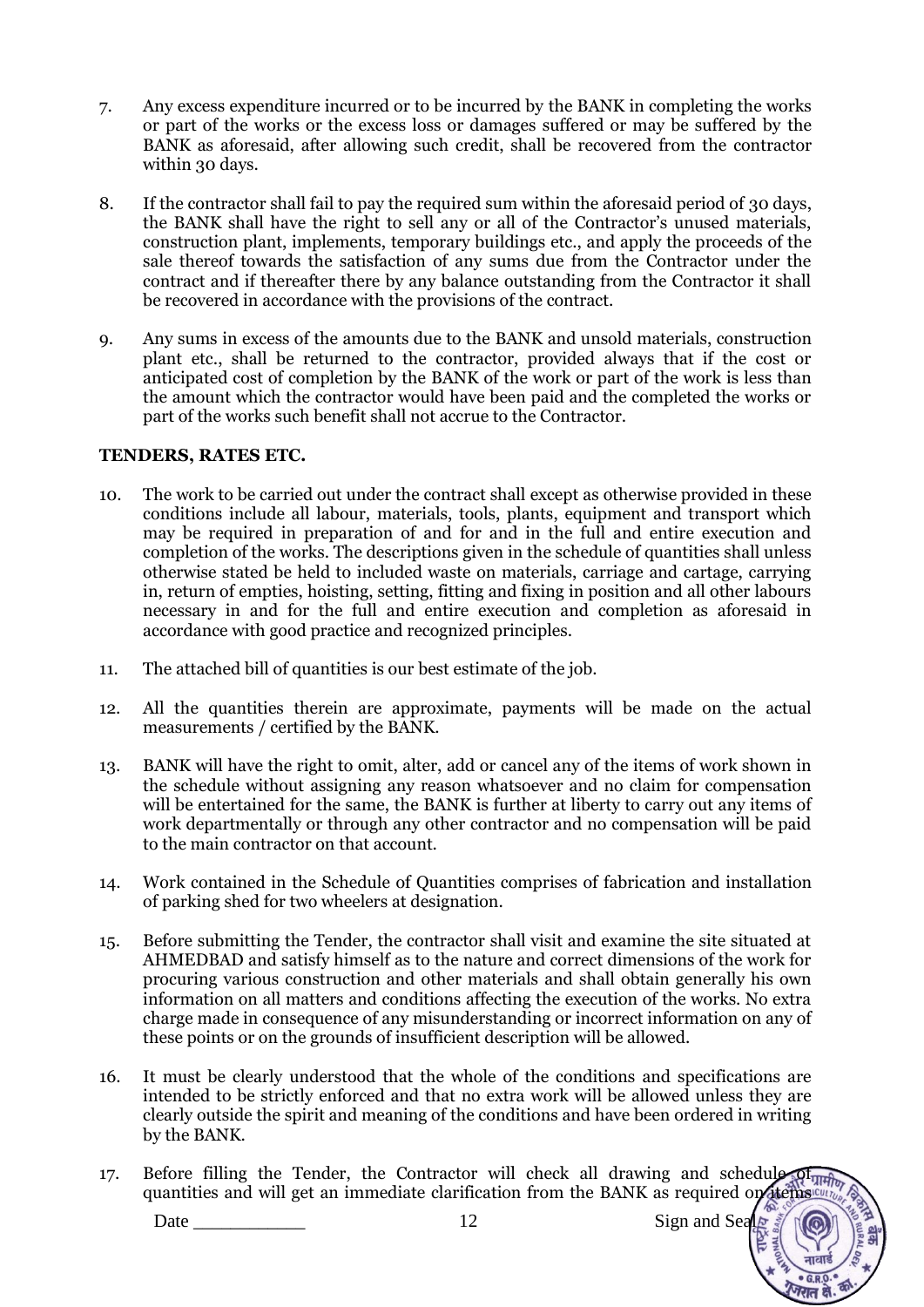not clearly understood. Any claim for any loss or compensation will not be entertained on this account.

- 18. The rates quoted by the Contractor shall be for finished work measured in site and should include supply of all materials labour, tools tackles, marking out and clearing of the site. **The rates shall be inclusive of General tax, sales tax, Goods & Service tax, octroi duty, works contract tax, VAT, CST, and any other duties / taxes / cess levied by the Government or other authorities**.
- 19. The rates quoted by the Contractors should also include for providing all scaffolding, hoists, tackle and other plant, shuttering profiles and apparatus generally required for the proper execution of the work. The contractors shall provide without extra charges all labour and apparatus required by the BANK for testing and measuring the works and for weighing measuring, providing or testing the efficiency of any portion of the works and shall also at his own cost provide all planking gang ways, etc. necessary for affording access to every part of the works.
- 20. The rates quoted by the Contractor should cover for necessary transport of materials from place of availability to the site of works.

#### **EXTRA ITEMS**

- 21. The BANK shall have power to make any alterations in, omission from, addition to or substitutions for the schedule of rates the original specifications, drawings, designs and instructions that may appear to him to be necessary or advisable during the progress of the work and the Contractor shall be bound to carry out the such altered / extra / new items of work in accordance with any instructions which may be given to him in writing signed by the BANK, and such alterations, omissions, additions or substitutions shall not invalidate the contract and any altered additional or substituted work which the contractor on the same conditions in all respects on which he agreed to do the main work. The time for completion of work may be extended for the part of the particular job at the discretion of the BANK, for only such alternations, additions or substitutions of the work, as he may consider as just and reasonable. The rates for such additional, altered or substituted work under this clause shall be worked out in accordance with the following provisions. :
	- a) If the rates for the additional, altered or substituted work are specified in the contract for the work, the contractor is bound to carry out the additional, altered or substituted work at the same rates as are specified in the contract.
	- b) If the rates for the additional, altered or substituted work are not specifically provided in the contract for the work, the rates will be derived from the rates for similar class of work as are specified in the contract for the work. The opinion of the BANK, as to whether or not the rates can be reasonably so derived from the items in this contract, will be final and binding on the contractor.
	- c) If the rates for the altered, additional or substituted work cannot be determined in the manner specified in sub clause (a) & (b) above, then the contractor shall, within 7 days of the date of receipt of order to carry out the work, inform the BANK of the rate which it is his intention to charge for such class of work, supported by analysis of the rate or rates claimed, based on standard market rate analysis hand book published by NBO, and the BANK shall determine the rates on the basis of the prevailing market rates of materials and labour plus 15% for overheads and contractor profit and pay the contractor accordingly. The opinion of the BANK as to current market rates of materials and labour involved will be final.
- 22. The BANK shall issue instructions to the contractor in regard to what is to be done  $\eta_{\text{F}}$ concerning on object reported by the contractor under the preceding sub –clauses and cut

Date Sign and Sea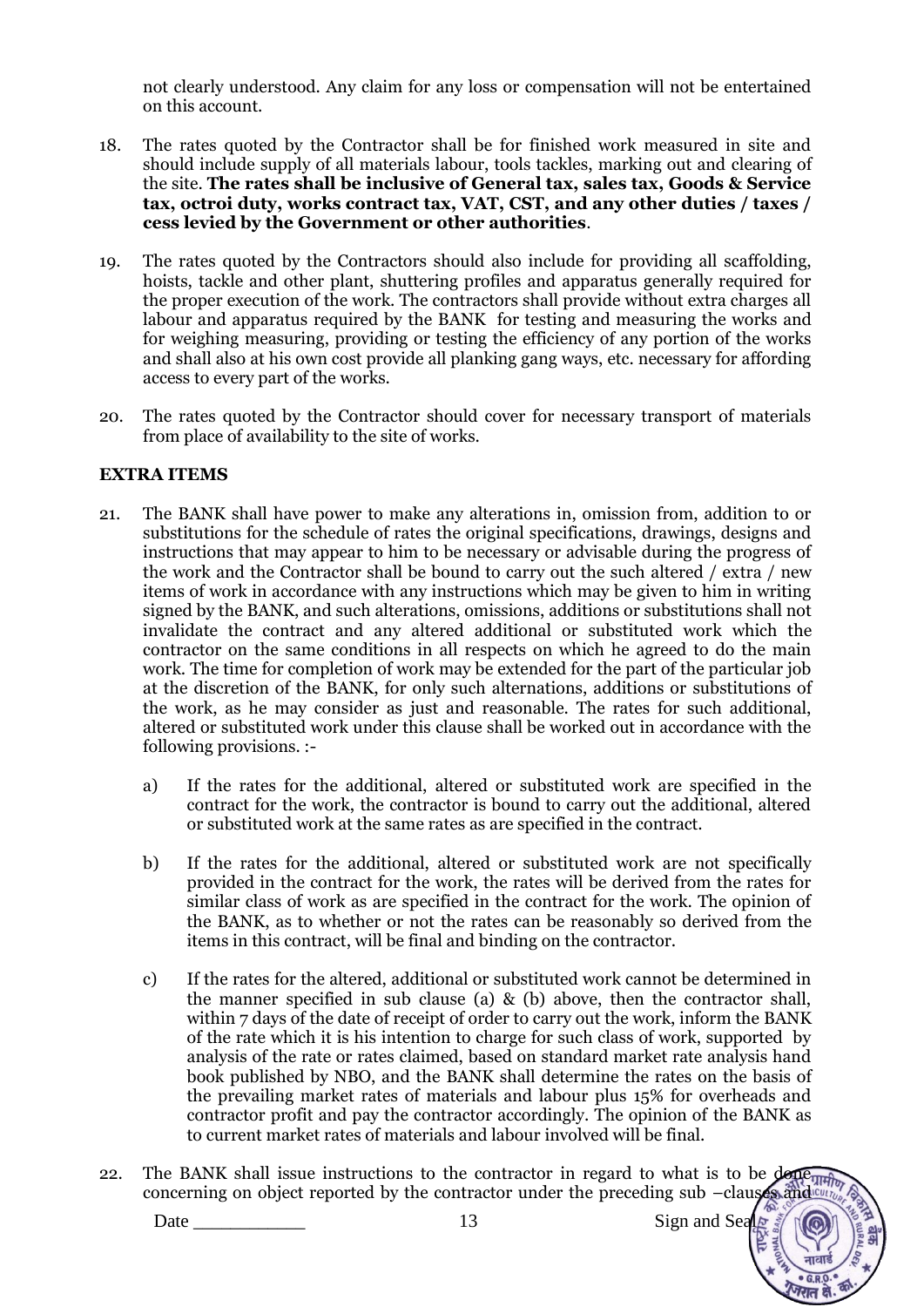such instruction may require to contractor to permit the examinations, excavations, or removal by a third party. The BANK may issue instructions to the contractor in regard to be removal and disposal of the same at the expenses of NABARD. If in the opinion of the BANK, the above activity has involved the contractor indirect loss of time, the BANK may allow extension of time for the completion of work equal in period to assessed loss of time on this account. The contractor shall not be eligible to claim any financial compensation due to any delay NABARD, Regional Office caused in this account.

- 23. The BANK shall have the right to direct the contractor to purchase and use materials from any source for the proper execution of work.
	- a) Should there be any discrepancy inconsistency error or omission in the contract or any of them the matter may be referred to the BANK who shall give his decisions and issue to the contractor instructions directing in what manner the work is to be carried out. The decision of the BANK shall be final and conclusive and the contractor shall carry out work in accordance with this decision.
	- b) Works shown upon the drawing but not mentioned in the specifications or described in the specifications without being shown on the drawings shall nevertheless be held to be included in the same manner as if they had been specifically shown upon the drawings and described in the specifications.
- 24. The BANK reserves the right to accept or reject any or all the tenders without assigning any reasons. In other words, the BANK does not bind themselves to accept the lowest of any tender.
- 25. Tender submitted by tenderer shall remain valid for acceptance for a period of 90 days from the date of opening of the tender. The tenderer shall not be entitled during the said period of 90 days, without the consent in writing of the BANK to revoke, or cancel his tender. In case of revoking or cancelling his tender, varying any terms in regard whereof without the consent of the BANK in writing the tenderer shall forfeit earnest money paid by him along with the tender.
- 26. In case of discrepancies between schedule of quantities, the specifications and or the drawings thereof, the following order of preference shall be observed.
	- a) Descriptions in Schedule of Quantities.
	- b) Particular specification and special conditions, if any.
	- c) Drawings:

In any case the most stringent of the above three shall apply. The decision of the BANK in this regard is final.

- 33. In case of varying or conflicting provisions made in any one document forming part of the Contract, the BANK shall be the deciding authority with regard to the intentions of the documents.
- 34. Any error in descriptions, quantities or rates in schedule of quantities or any omissions there from shall not vitiate the contract or release the contractor from the execution of the whole or any part of the work comprised therein according to drawings and specifications or from any of his obligations under the contract.

Date 2012 14 Sign and Sea

 $\pi r$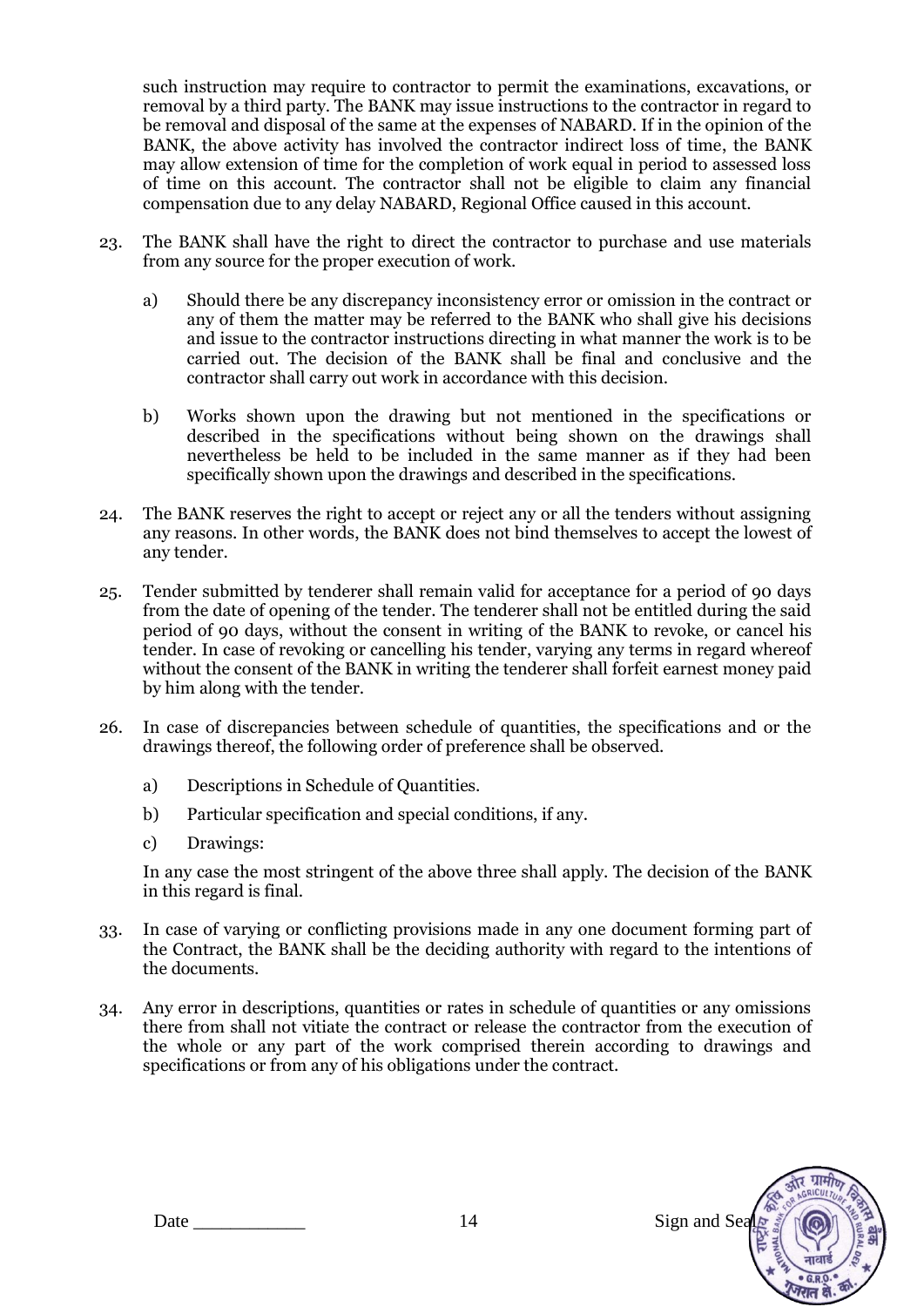#### 35. **PAYMENT TERMS, MEASUREMENT, DEFECTS LIABILITY**

- a) No Advance Payment will be made by the BANK**.** Payment will be made after completion of all work. Before making payment the work done on actuals will be reconciled between the CONTRACTOR and the BANK based on site measurement. Rate analysis of extra items if any (duly approved by the BANK), statement for payments at reduced rates, statement for deductions for any other reason are submitted by the contractor shall be duly approved / accepted by the BANK.
- b) Income tax / cess / taxes / other / statutory levies if any shall be deducted from every running bills and final bill payment as applicable from time to time as per Government of India / State Government.
- 36. Final bill shall be submitted by the contractor accompanied by measurement sheets and quantity calculation in support of the quantities contained in the bill with soft and hard copies.
- 37. All the works will be jointly measured by the representative of the BANK and the contractor progressively. Such measurements will be got recorded in the measurement book by the BANK and signed in token of acceptance by the contractor or his authorized representative.
- 38. The contractor shall guarantee the installation / work for a period of 12 months from the date of issue of completion certificate. Any damage or defect that may arise or lie undiscovered at the time of issue of completion certificate, connected in any way with the equipment or materials supplied by him or in the workmanship shall be rectified or replaced by the contractor at his own expense as deemed necessary by the BANK or in default, the BANK may cause the same to be made good by other workmen and deduct expenses (of which the certificate of the BANK shall be final) from any sums that may be the or at any time thereafter, become due to the contractor or from his security deposit, or the proceeds of sale thereof, or of a sufficient portion thereof.

At the end of the defects liability period the contractor shall submit a written application for release of retention money. The BANK shall release the money only after ensuring that all the defects have been rectified by the contractor satisfactorily.

- 39. Any amount found due from the contractor to the BANK from time to time will be recovered from the bill. Similarly if, at any time, should there evidence of any lien or claim for which the BANK might have become liable and which is chargeable to the contractor, the BANK shall have the right to retain out of any payment then due or thereafter to become due an amount sufficient to completely indemnify the BANK against such lien or claim and if such lien or claim remain unsettled after all payments are made, the contractor shall refund or pay to the owner all money that the latter may be complied to pay in is charging such lien or claim including all costs reasonable expenses.
- 40. The contractor will be fully responsible for rectifying any defects brought to his notice by the BANK in writing within seven days of receipt of the intimation. In case the contractor fails to attend to defects as stipulated therein, the BANK reserves the right to complete the rectification through another agency of its choice and recover the cost of such repairs from the contractor's dues against the bill / retention money for this or any other job.
- 41. On acceptance of the tender, the successful tenderer shall, within the time stipulated in the letter of intent, deposit with the BANK through NEFT/RTGS, Initial Security Deposit (ISD) equivalent to 2% of contract value. ISD is in addition of Earnest Money Deposit (EMD). Further Retention Money Deposit (RMD) of  $5\%$  of Bill will be deducted. In total unity

Date \_\_\_\_\_\_\_\_\_\_\_\_ 15 Sign and Seal

**AGRICULTU**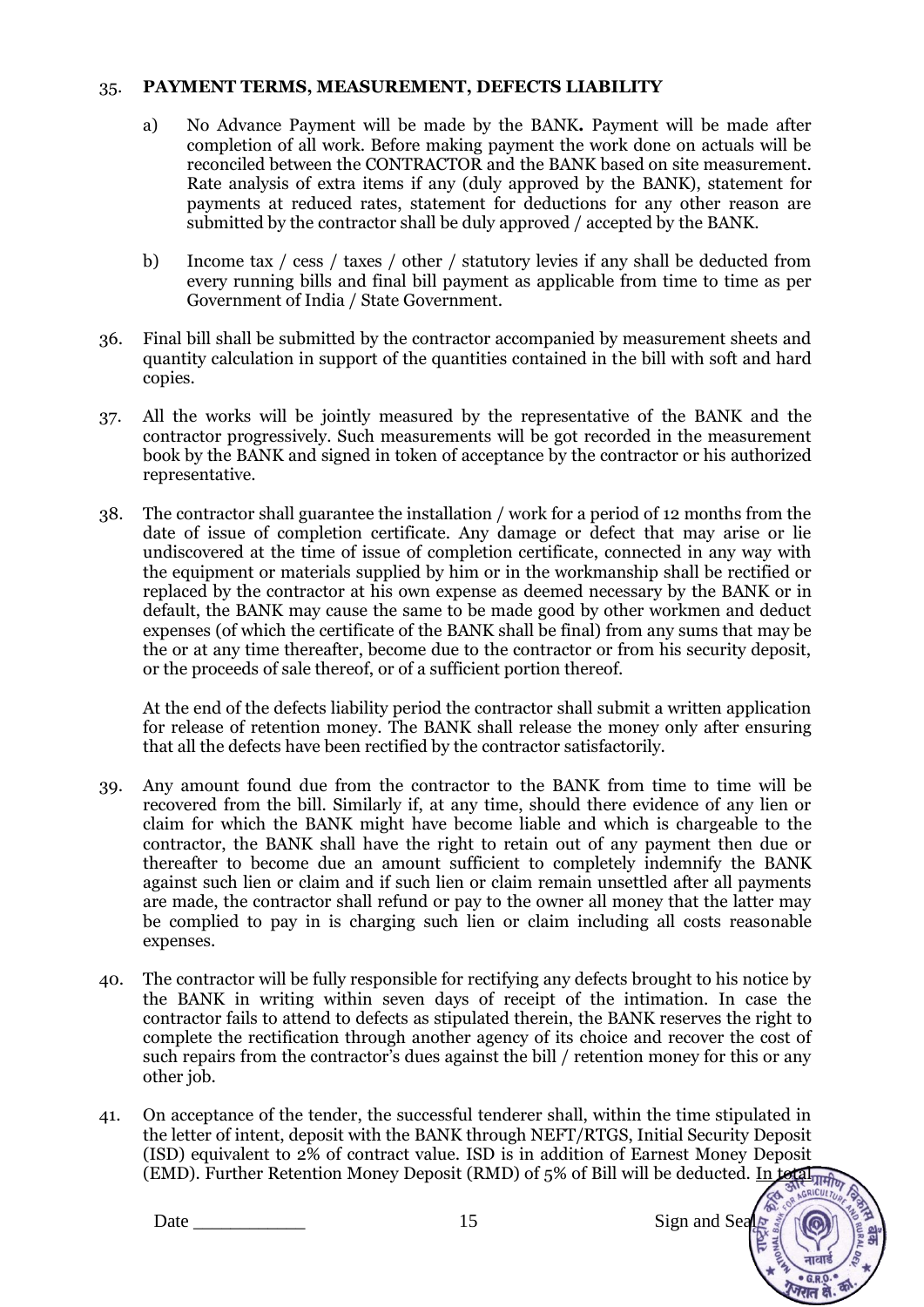amount equal to 10% of contract value will be retained by the BANK towards security deposit. Security Deposit includes ISD, EMD and RMD.

42. The tenderer shall also have the option to pay a lump sum security deposit of 10% (ten percent) of the total value of the contract minus the amount of Earnest money already deposited in the form of NEFT/RTGS. In such an event, no deduction of retention money shall be made on this account except for payment in respect of extra work done which shall be subject to a retention of 10% (ten percent) of their value, unless the contractor elects to pay such Security Deposit in lump sum in foregoing manner. The amount of initial security deposit shall, however, be adjusted towards this account.

#### **LIABILITY FOR DAMAGE, DEFECTS AND RECTIFICATION THEREOF**

- 43. If the Contractor or his workmen or employee shall injure or destroy any part of the building in which they may be working or any building road, fence etc., contiguous to the premises on which the work or any part of it is being executed or if any damage shall happen to the work while in progress, the contractor shall upon receipt of a notice in writing in the behalf make the same good at his own expenses.
- 44. In case of repairs and maintenance works, splashes and droppings from white washing, painting etc., shall be removed and surface cleared simultaneously with completing of these items of wok in individual rooms, quarters or premises etc., where the work is done without waiting for completion of all other items of work in the contract. In case the contractor fails to comply with the requirement of this condition the BANK shall have the right to get the work done by other means at the cost of the Contractor. Before taking such action, however, the BANK shall give three days' notice in writing to the contractor.

#### **COMPLETION PERIOD AND PENALTY CLAUSE**

- 45. Completion period for the entire work contained in the tender and such of the extra items, if any, which form an integral part of the contract, contained in the tender is **15 Days** from the date of receipt of work order. The time limit specified herein will be strictly adhered to and will form the essence of the Contract. In case of delay in completion of job beyond the stipulated time penalty would be levied  $\omega$  0.25% per extra week taken by contractor i.e. more than scheduled time / period, subject to maximum of 5% of the actual cost of project.
- 46. The BANK, shall have the right to terminate the contract if progress of the work is found to be unsatisfactory and there are no efforts from the contractor's side to make up for the delays if any.

#### **COMPLETION CERTIFICATE**

- 47. A**s** soon as the work is completed, the BANK**,** shall inspect the work and shall furnish the contractor with a certificate of completion indicating.
	- a) The date of completion.
	- b) Defects to be rectified by the Contractor and / or.
	- c) Items for which payment shall be made at reduced rates.

.No certificate of completion shall be issued, nor shall the work considered to be complete till the contractor shall have removed from the BANKs premises, all dirt from all parts of the building (s) in upon or about which the work has been executed.

> जीर ग्रामीण GRICULTI

Date \_\_\_\_\_\_\_\_\_\_\_\_ 16 Sign and Seal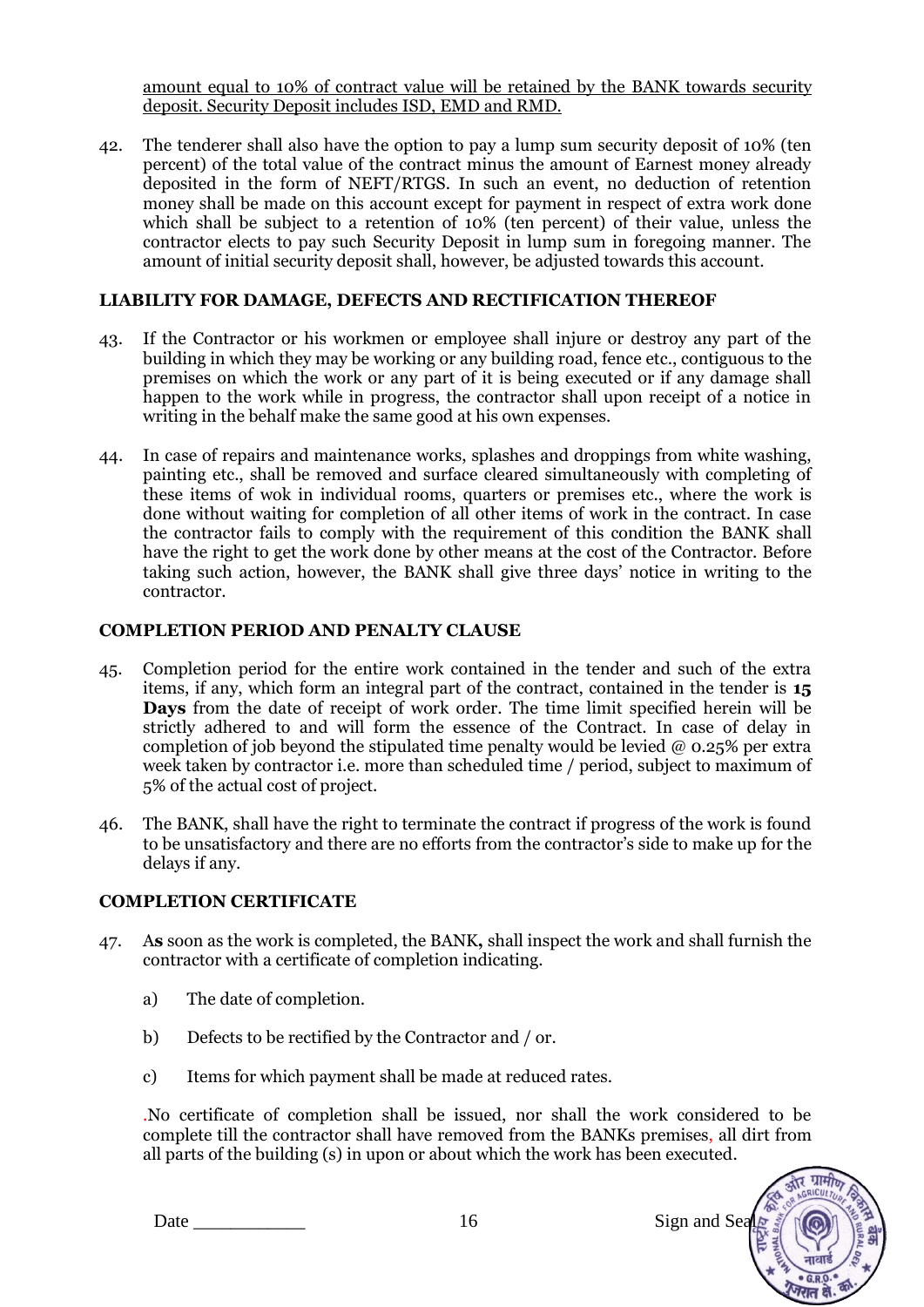48. The completion period of the entire work as stated above shall be deemed to be the essence of the contract. In case of delay in completing the work beyond the specified completion date the contractor will be required to pay a penalty at the rate of 0.25% for each extra week taken by contractor i.e. more than scheduled time / period subject to maximum of 5% of the actual cost of the project. The penalty will be recovered either from the contractor's bills or from the Security Deposit / Retention Money.

#### 49. **EXTENSION OF COMPLETION PERIOD**

If the work is delayed by

- a) Force Majeure or
- b) Serious loss or damage by fire or
- c) Civil commotions, local combinations of workmen, strikes or lockout affecting any of the trades employed on the work, or
- d) Delay on the part of other contractors or tradesman engaged by in executing work not forming part of contract.
- e) Non availability of stores, which is the responsibility of suppliers.
- f) Non-availability or break down of tools and plant to be supplied or supplied by.

Request for extension of time to be eligible for considerations, shall be made by the contractor in **writing** within fourteen days of the happening of the event causing delay. The contractor may also if practicable, indicate in such a request the period for which extension is desired.

In any such case the BANK may give a fair and reasonable extension of time for completion of work. Such extension shall be communicated to the Contractor by in writing within one month of, the date of receipt of such request by.

#### **SITE FACILITIES**

#### **SETTING OUT OF WORK**

- 50. The BANK shall supply dimensioned drawings levels and other information necessary to enable the Contractor to set out the works. The Contractor shall provide all setting out apparatus required and set out the works and be responsible for the accuracy of the same. He shall amend at his own cost and to the satisfaction of the BANK any error found at any stage which may arise thought inaccurate setting out unless such error(s) is / are based on incorrect data furnished in writing by the BANK in which case the cost shall be on the account of the BANK.
- 51. BANK shall provide Electricity power at one point. The necessary all electrification, wiring, lighting arrangement (including separate meter installation) shall be made available by the contractor and for which contractor shall not be paid any charges for the same.
- 52. The Contractor shall provide if necessary or if required on the site all temporary access thereof and shall alter adapt and maintain the same as required from time to time and shall take up and clear them away as and when no longer required and as and when ordered by the BANK and made good all damages done to the site. The Contractor shall note that the final bill will not be certified for the payment till the action as above is completed by the Contractor to the entire satisfaction of the BANK.
- 53. All the work shall be carried out as per drawings and instructions of the BANK.
- 54. During the execution of the work, Contractor must check his work with the drawings. The Contractor shall be responsible for all the errors in this connection and shall have to rectify all defects and / or error at his own cost, failing which the BANK reserves the main right to get the same rectified at the risk and cost of the Contractor.**GRICULTI**

Date Sign and Sea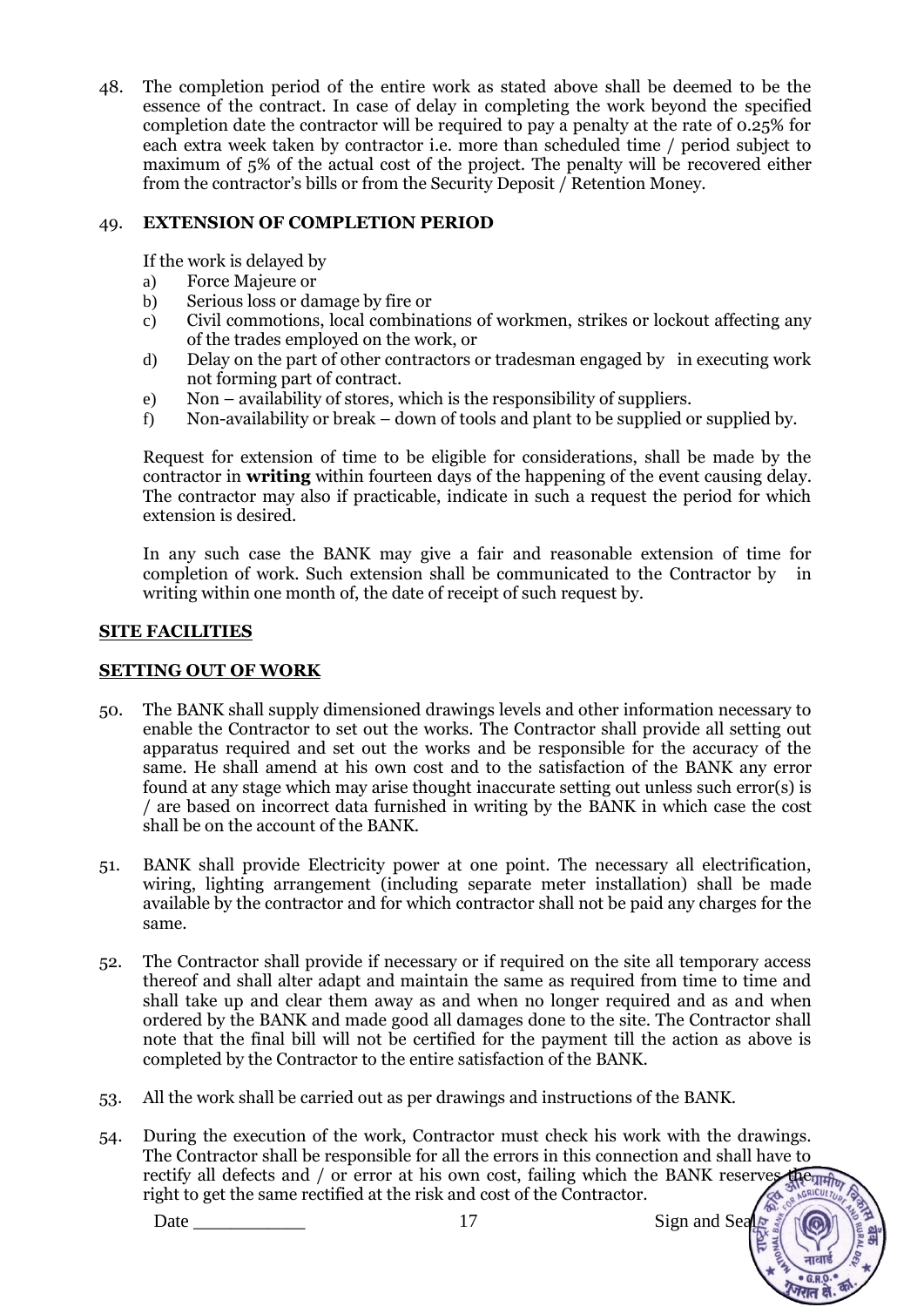#### **MATERIAL TO BE PROVIDED BY THE CONTRACTOR.**

- 55. The Contractor shall at his own expense and without delay supply to BANK, samples of materials proposed to be used in the work. If the samples are not approved, the Contractor shall forthwith arrange to supply to the BANK for his approval fresh samples complying with the specification laid down in the contract.
- 56. The BANK shall have full power to require removal of any or all the materials brought to the site by the Contractor which are not in accordance with the contract specifications or do not conform in character or quality to sample approved by him.
- 57. The Contractor shall indemnify the BANK or its employee against any action, claim or proceeding relating to infringement or use of any patent or design or any alleged patent design rights and shall pay any royalties or other charges which may be payable in respect of any articles or materials or part thereof included in the contract. In the event of any claim being made or action being brought against BANK or any agent, servant or employees of BANK in respect of any such matters, as aforesaid, the Contractor shall immediately be notified thereof.
- 58. The BANK shall be entitled to have tests carried out as specified in the contract for any materials supplied by the Contractor. IF no tests are specified in the contract and such tests are required for the purpose and the charges for these tests shall be borne by the Contractor only. The cost of materials consumed in the test shall be borne by the Contractor in all cases except when otherwise provided.
- 59. The BANK shall be entitled at any time to inspect and examine any materials intended to be used in or on the work, either on the site or at factory or workshop or at other place (s) manufactured or at any places where these are laying or from which these are being obtained and the Contractor shall give such facilities as may be required for such inspection and examination.

#### 60. **LABOUR**

The Contractor shall employ labour in sufficient number either directly or through sub – contractors when such subletting is permitted to maintain the required rate of progress and of quality to ensure workmanship of the degree specified in the contract and to the satisfaction of the BANK. The Contractor shall not employ in connection with the works any person who has not completed his Eighteenth year of age.

- 61. In case of any class of work for which there is no such specification supplied by the BANK as is mentioned in the tender documents, such work shall be carried out in accordance with Indian Standard Specifications and if the Indian Standard Specifications do not cover the same the work should be carried out as per standard Engineering practice subject to the approval of the BANK.
- 62. The Contractor or his agent shall be in attendance at the site (s) during all working hours and shall supervise / superintend the executions of works with such additional assistance in each trade as the BANK may consider necessary. Order given to the Contractor agent shall be considered to have the same force as if they have been given to the Contractor himself.
- 63. The contractor will ensure that any oral instruction issued by the BANK or its staff are confirmed by the latter in writing.
- 64. The Contractor shall provide and do everything necessary for the proper execution of the works according to the true intent and meaning of the drawings and specifications taken together, whether the same may or may not be particularly shown on the drawings,  $Q\Gamma\eta\eta\eta$ described in the Schedule of Quantities, provided that the same can be reasonably courte

Date \_\_\_\_\_\_\_\_\_\_\_\_ 18 Sign and Seal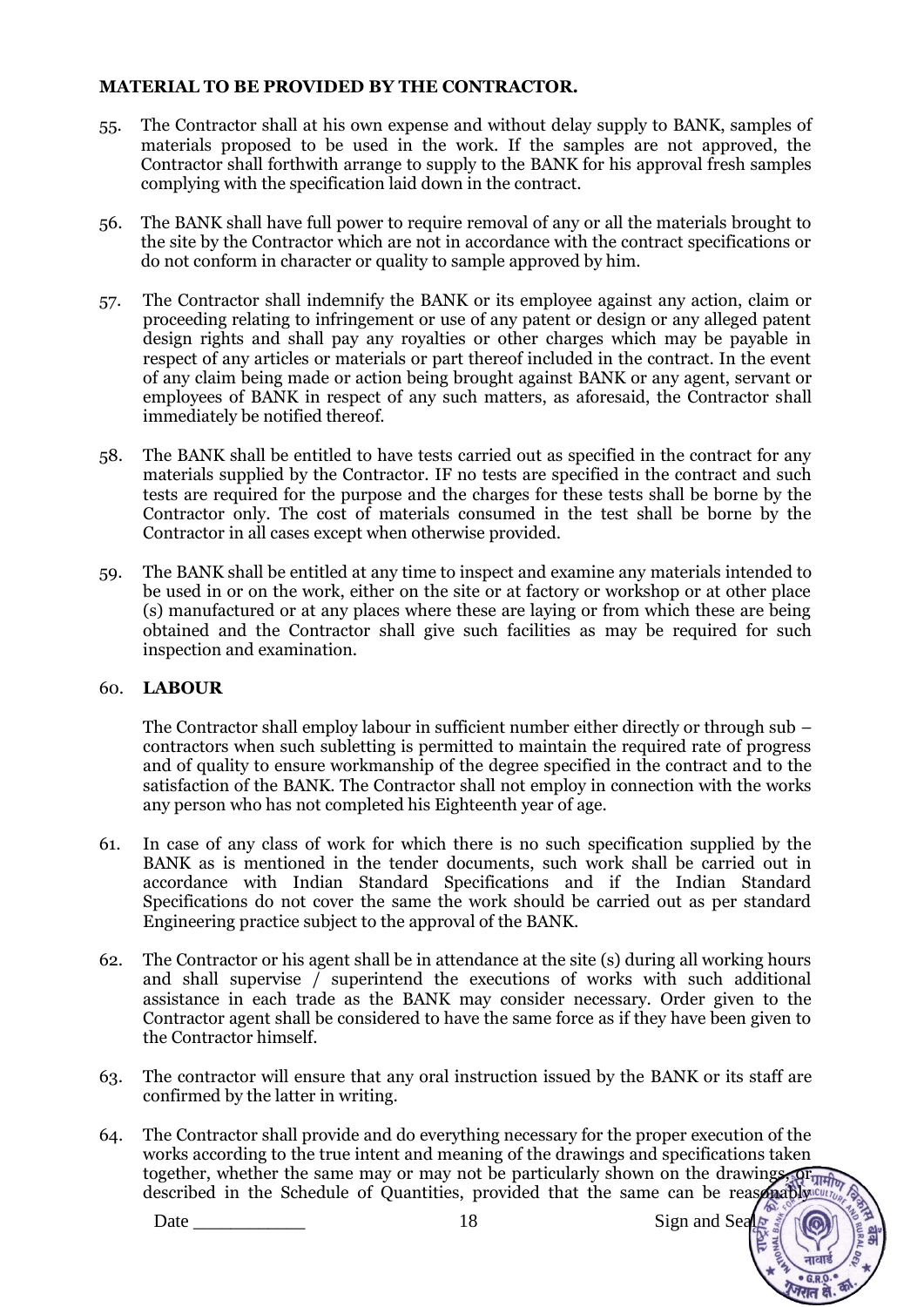inferred therein from. Figured dimensions and all dimensions and particulars to be taken from the actual work.

- 65. The BANK may from time to time issue further drawings or written instructions which are hereafter collectively referred to as `BANK's Instructions' in regard to:
	- a) The variation or modification of the design, quality or quantity of works or the addition or omission or substitution of any work.
	- b) Any discrepancy in the drawings or between the schedule of quantities and / or drawings and / or specifications.
	- c) The removal from the site of any materials brought thereon by the contractor and the substitution of any material there for.
	- d) The removal or re-execution or both of any works executed by the Contractor.
	- e) The dismissal from the works of any persons employed there upon.
	- f) The opening up for inspection of any work covered up.
	- g) The amending and making good of any defects of works improperly carried out.

#### 66. **INSPECTIONS AND APPROVALS:**

The execution of work will be of best quality and as per general specifications, list of standards and list of approved materials indicated in the Tender document. All works embracing more than one process shall be subject to examinations and approval at each stage thereof and the Contractor shall give due notice to the BANK who shall be entitled to appraise the quality and extended thereof.

- 67. No work shall be covered up or put out of view without approval of BANK or his authorized representative and the Contractor shall afford full opportunity for examination and measurement of any work which is about to be covered up or put out of view and for examination or foundations before permanent work is placed thereon. The Contractor shall give due notice to the BANK or his authorised representative wherever any such work or foundation is ready for examination and the BANK or his representative shall without unreasonable delay unless he considers it unnecessary and advises the Contractor accordingly attend for the purpose of examination and measuring such work or of examining such foundation he shall, if required by the BANK uncover such work at the Contractor's expenses.
- 68. The whole of the materials (except where otherwise described), stores and equipment required for the faithful performance of the contract must be provided through normal trade channel and must include for sales Tax, GST, Octroi VAT, CST, and Duties and other charges and must be the best of their kind available at the time and the Contractor must be responsible for the proper and efficient carrying out of the work. The work must be done in best and most workmanlike manner. Samples of all materials to be used must be submitted to the BANK on the site for approval prior to procurement. The Contractor shall furnish to the BANK for approval when requested or if required by the specifications, adequate samples of all materials and finished to be used in the work. Such samples shall be submitted before the work is commenced and in ample time to permit tests and examinations thereof. All materials finished and applied in actual work shall be fully equal to the approved samples.
- 69. All rubbish that accumulates from time to time during the progress of the works and at completion including that of sub – Contractor and specific tradesman to be cleared and complement including that of subsequences and  $\epsilon_F$  contracts the second from site  $\epsilon_F$  carted away and all materials condemned by the BANK shall be removed from site  $\epsilon_F$ and when required during the entire duration of the work at no extra cost.AGRICULT

Date 2012 19 Date 2012 19 Date 3 Sign and Sea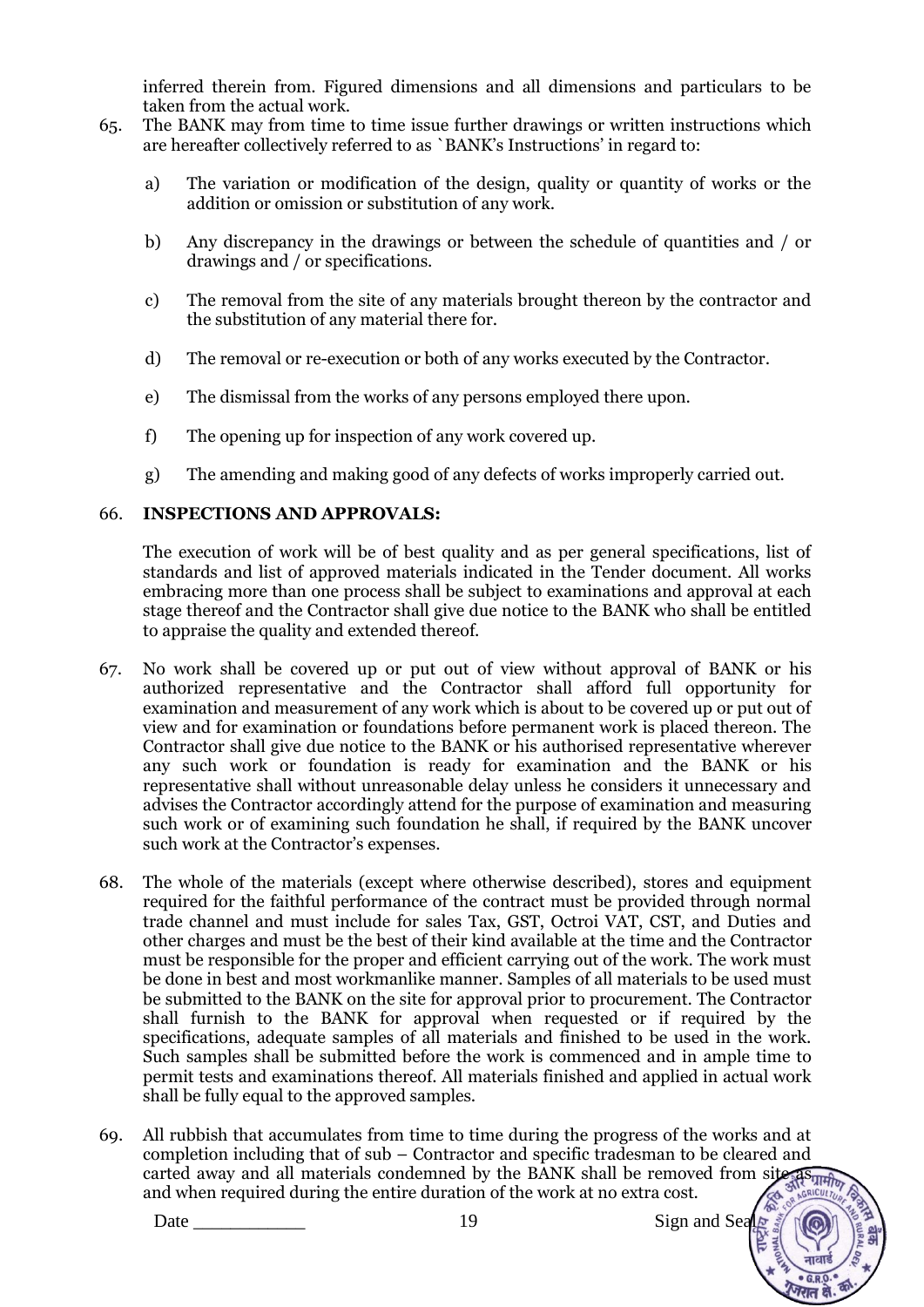#### **STATUTORY**

- 70. The contractor will be fully responsible for complying with all relevant provisions of the Contractor Labour Act and shall pay rates of Wages and observe hours of work / conditions of employment according to the rules in force from time to time.
- 71. The contractor shall comply with provisions of payment as per the following acts:

Payment of wages Act, 1936 Workmen's Compensation Act, 1923 Industrial Dispute Act, 1947 Minimum Wages Act, 1948 Employees State Insurance Act, 1948 Maternity Benefit Act, 1961 Mines Act, 1952 or

Any amendments / modifications thereof or any other law relating thereto and rules made thereunder from time to time. BANK shall on a report having being made by an inspecting office as defined in the contract labour regulations have the power to deduct from the money due to the Contractor any sum required or estimated to be required for making good the loss suffered by a worker  $(s)$  by reasons of non– fulfilment of conditions of contract for the benefit of workers non– payment of wages or of deductions made from his or their wages which are not justified by the terms of contract or nonobservance of the said contractor's labour Regulation.

- 72. The contractor shall pay to labour employed by him, and in the case of his giving any part of the work on sub – contract he shall ensure and be responsible to see that the sub – contractor pays to labour employed by such contractor, wages not less than wage or remuneration as provided in the contract labour (Regulations and Abolition Act) and in the Rules, Regulations and orders.
- 73. The Contractor shall indemnify the BANK against any payments to be made under and for observance of the Regulations aforesaid without prejudice to his rights to claim indemnity from his sub - contractor.

#### **SAFETY CODE:**

74. The Contractor shall at his own expenses arrange for the Safety provisions as required for these conditions or as required by the BANK in respect of all labours directly or indirectly employed for performance of the works and shall provide all facilities in connections therewith. In case the contractor fails to make arrangements and provide necessary facilities as aforesaid, the BANK shall be entitled to do so and recover the cost thereof from the Contractor. The contractor shall be responsible for any damage or loss of part / limb or death of any personnel directly or directly involved in the work at site.

#### **INSURANCES**

- 75. The Insurance for the following will be covered and paid for by the contractor, and contractor shall indemnify the BANK and hold the BANK harmless in respect of all and any expenses arising from any such injury and / or damages in respect of:
	- a) Workmen's Compensation and Risk of Accidents to contractor's own employees.
	- b) Contractors all risk Insurance to cover the total cost of project with third party coverage for total value of Rs. 2,00,000/- with value per accident not exceeding Rs. 50,000/-.
- 76. The aforesaid insurance policy / policies shall not be cancelled till BANK has agreed tourf their cancellation.GRICUL

Date Sign and Sea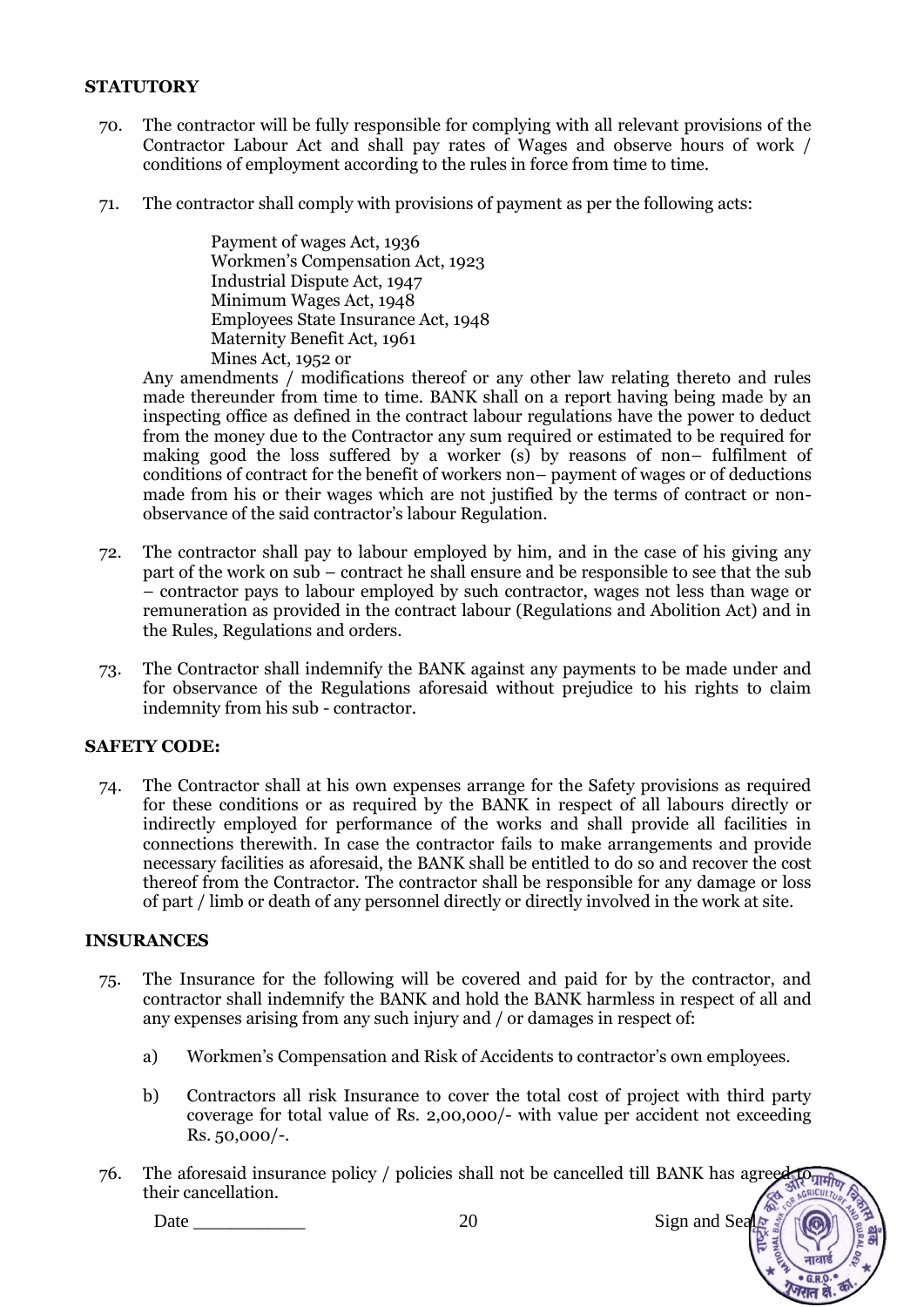77. The Contractor shall prove to BANK from time to time that he has taken out all insurance policies referred to above and has paid the necessary premium for keeping the policies alive till the expiry of the defects liability period of 12 Months. Above instructions on insurance coverage will also be applicable to the sub-contractor, if any, of the contractor.

#### 78. **NOTICE TO LOCAL BODIES.**

The contractor shall comply with and give all notices required under any Government authority, instrument, rule or order made under any act of parliament, state laws or any regulations or by-laws of any local authority relating to the works. He shall before make any variations from the contract drawings necessitated by such compliance given to the BANK a written notice giving reasons for the proposed variations and obtain the site BANK's instruction therein.

#### **ARBITRATION**

79. If any dispute, difference or question shall at any time arise between the parties as to the construction of this Agreement or concerning anything or as to the rights, liabilities and duties of the parties hereunder, except in respect of matters for which it is provided hereunder that the decision of the BANK is final and binding, the same shall be referred to conciliation or arbitration after giving at least 30 day notice in writing to the other party (herein after referred to as the "Notice for Conciliation / Arbitration") clearly setting out the items of dispute to a Conciliator or the Sole Arbitrator who shall be appointed as herein.

The Conciliation / Arbitration shall be governed by the Conciliation and Arbitration Act, 1996 as in force from time to time. Where the parties do not agree with the Conciliator and appoint an Arbitrator (s) the award of the Arbitrator (s) shall be final and binding on the parties. It is hereby agreed that in all disputes referred to Arbitration, the Arbitrator shall give a separate Award in respect of each dispute or difference in accordance with the terms of the reference and the Award shall be a reasoned Award.

The fees, if any, of the Conciliator or the Arbitrator shall, initially are paid in equal proportion by each of the parties. The cost of the Conciliation / Arbitration including the fees, if any, of the Conciliator or the Arbitrator, shall be directed to be finally borne by such partly or parties to the dispute, in such matter or proportion as may be directed by the Conciliator or the Arbitrator, as the case may be in the Award.

The BANK and the Contractor also hereby agree that the Arbitration under this Clause shall be a condition precedent to any right to action under the contract with regard to the matters hereby expressly agreed to be so referred to Arbitration.

#### **DECLARATION BY THE CONTRACTOR**

We / I have read and understood all the instructions / conditions made above and we / I have taken into account the above Instructions / Terms and Conditions while quoting the rates. We / I accept all the above Terms and Conditions without any reservation, in all respects.

Place:

DATE:

(SIGNATURE OF THE TENDERER)

NAME WITH ADDRESS and SEAL

Date \_\_\_\_\_\_\_\_\_\_\_\_ 21 Sign and Seal

 $\pi r$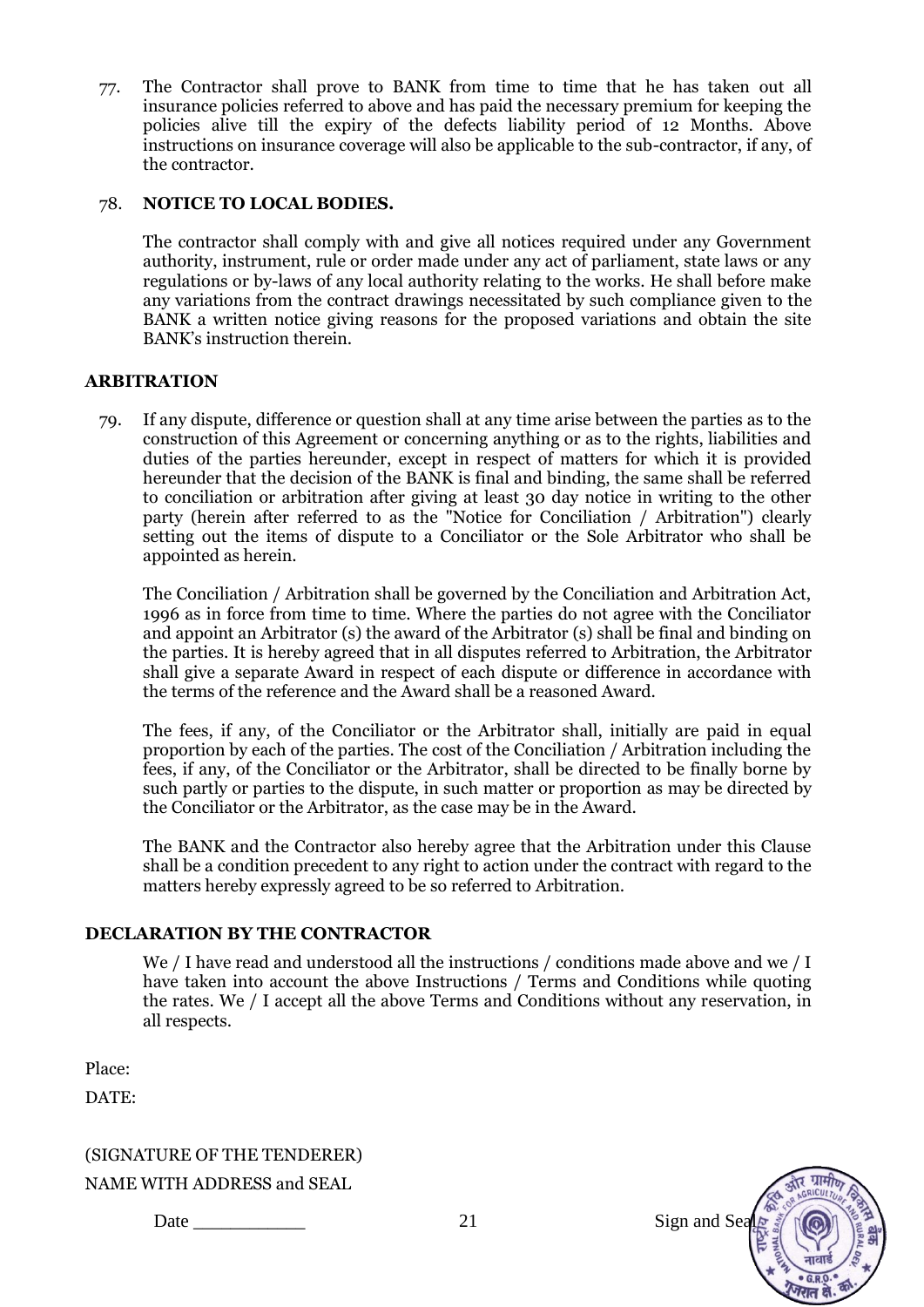#### **SPECIAL CONDITIONS OF CONTRACT**

- 1. It shall be distinctly understood that notwithstanding the reviews and suggestion if any, by the BANK the sole and ultimate responsibility for the stability and performance of the form work and staging and all other temporary works shall be that of the Contractor.
- 2. The partners or Directors of the Contractor shall meet the officer of BANK or its consultants at the site of works or at their respective offices whenever requested to do so.
- 3. The BANK shall supply to the contractor reasonably complete engineering drawings. All the drawings required for the complete execution of the work will not be released simultaneously but in instalments as the work progresses. Bar bending schedules and shop drawings required for proper execution of work shall be prepared by the Contractor and submitted well in advance to the BANK to permit scrutiny, corrections resubmissions and final approval without causing any delay in the construction work.
- 4. The Contractor shall conform to the provisions of the Government Act relating to the work, and to the regulations and bye-laws of the local authorities. The contractor shall give all notices required by the said act, and obtain all required permission and license and pay all fees payable to such authorities in connection with constructing and maintaining temporary electric and water supply at site for the said project. All aspects of temporary works including their stability shall be the sole and ultimate responsibility of the Contractor.
- 5. The BANK reserves the right to use the premises and any portion of site for execution of any work not included in this contract which we may desire to get executed by other agencies.
- 6. In addition to previous stipulations, the Contractor shall be represented at site at all times during the tenure of the contract by responsible and qualified engineers approved by the BANK. Such engineer shall form the Contractor's Project Management & Site Supervisory Team. They shall be in constant attendance upon all activities of the work. Contractor's staff.
- 7. Cost of recovery against materials, utilities or services supplied or arranged for by the BANK shall be made by deducting the respective amount from the running as well as final bills.
- 8. This project is subjected to inspection by various audit / vigilance agencies of Government of India. If any inspection of works is carried out by such agencies contractor shall extend his full co-operation to these agencies in examining records, works etc. On inspection by such agencies and in their inspection report, if it is pointed out that Contractor has not carried out work according to guidelines laid down in this tender documents and also if any recoveries in some items is pointed out therein, same shall be recovered from contractor's Running Bills / Final Bill. The items under dispute shall not be paid in full till inspection agency gives their no objection report.
- 9. The quality of materials & workmanship is expected from the contractor of very high standard.
- 10. The successful tenderer is bound to carry out any item of work up to any deviation in quantities, for the completion of the job.

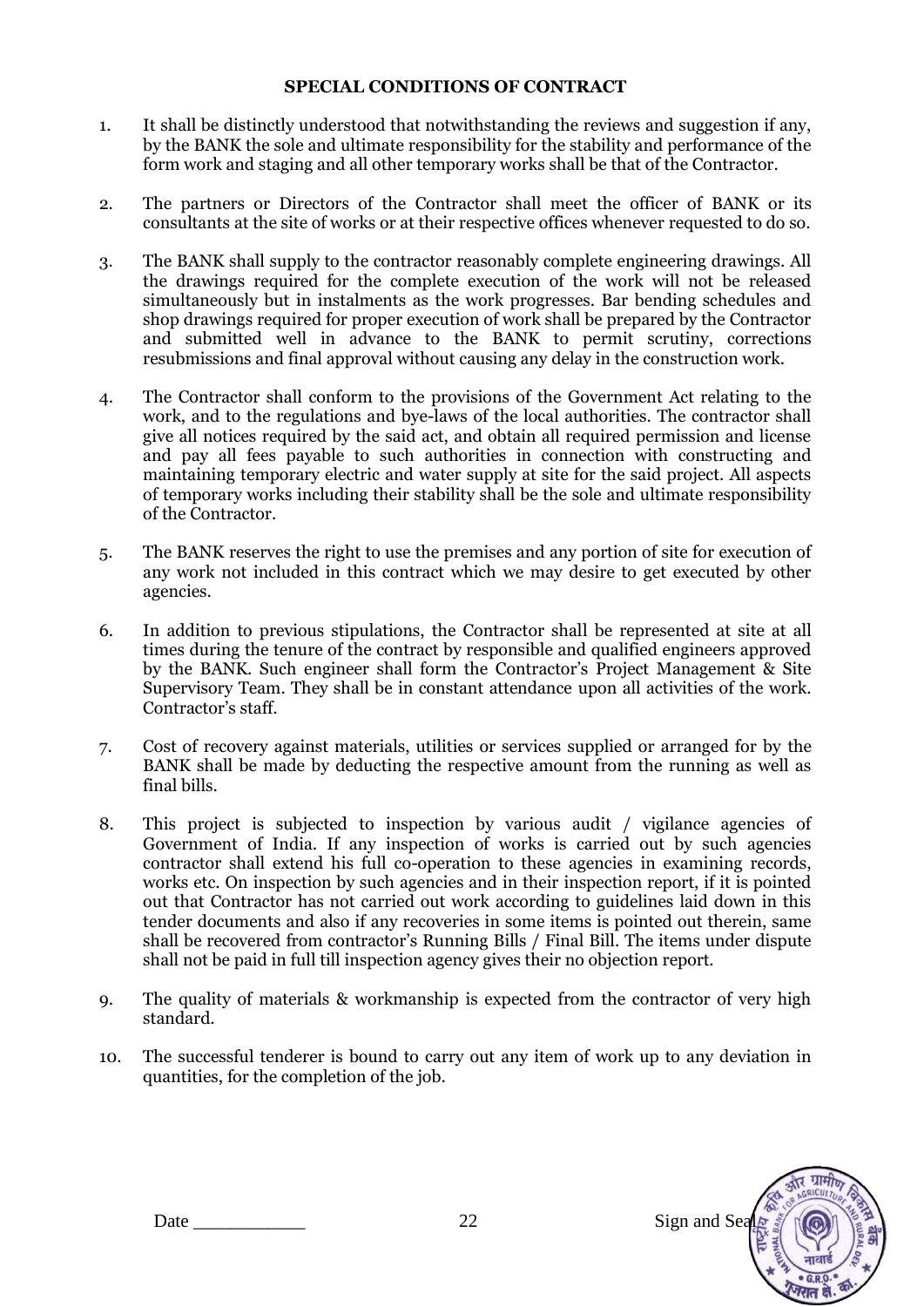#### 11. **SCHEDULE OF WORKS**

| $\mathbf{1}$   | Security<br>Initial<br>Deposit(ISD):         | 2% of the total tendered amount inclusive of earnest money deposit.                                                                                                                                     |
|----------------|----------------------------------------------|---------------------------------------------------------------------------------------------------------------------------------------------------------------------------------------------------------|
| $\overline{2}$ | Defects liability<br>period                  | 12 months from the date of issue of virtual completion and handing<br>over the completed work to owners.                                                                                                |
| 3              | Period of<br>commencement                    | 7 days from the date of letter of issue of work order.                                                                                                                                                  |
| $\overline{4}$ | Duration of<br>completion of<br>work         | 15 days from receipt of Work Order                                                                                                                                                                      |
| 5              | Liquidated<br>damages at the<br>rate         | 0.25% per week subject to maximum 5% of the tender amount.                                                                                                                                              |
| 6              | Retention<br>money                           | 5% retention money to be kept from every running bill (Total<br>amount equal to 10% of contract value will be retained by the BANK<br>towards security deposit. Security Deposit includes ISD and RMD)  |
| $\overline{7}$ | Terms of rate                                | The rates shall be at site of work and should be inclusive of all taxes<br>including works contract tax, GST, VAT if any. Security deposit to be<br>released on expiry of the defects liability period. |
| 8              | Period of<br>validity of<br>tender           | Three months from the last date for opening of tender.                                                                                                                                                  |
| 9              | Period for<br>honouring final<br>bill.       | Within 60 working days of submission of bill.                                                                                                                                                           |
| 10             | Validity of rates<br>after award of<br>work: | The rates shall be firm for period of 4 Months from the date of award<br>of work or till completion of work whichever is later. "NO<br>ESCALATION IN PRICES WILL BE ALLOWED".                           |

- 12. Upon it becoming reasonably apparent that the work is delayed, the contractor shall forthwith give written notice of the cause of the delay to BANK. Then BANK shall as soon as they are able to estimate the length of the delay beyond the date or time aforesaid, make in writing a fair and reasonable extension of time for completion of the work, provided always that the contractor shall use constantly his best endeavour to prevent delay and shall do all that may reasonably be required to the satisfaction of the BANK to proceed with work.
- 13. **Damage for non-completion**: If the contractor fails to complete the works by the date specified in the conditions or within any extended time fixed, the contractor shall pay to the BANK a sum calculated at the rate stated in the special conditions as agreed liquidated damages for the period during which the said work shall so remain or have remained incomplete. The BANK may deduct such damages from any money that is otherwise payable to the contractor, under this contract.
- 14. **Extra Items**: All authorized extra items where rates cannot be derived from tender the contractor shall submit rates, supported by rate analysis worked on the 'actual cost basis' plus 15% towards establishment charges, contractor's overhead and profit & works contract tax etc.
- 15. **Deviation in Quantities**: There is no variation limit in tender quantity for any variation in plus or minus, contractor is supposed to execute the same at quoted rates.



Date Sign and Sea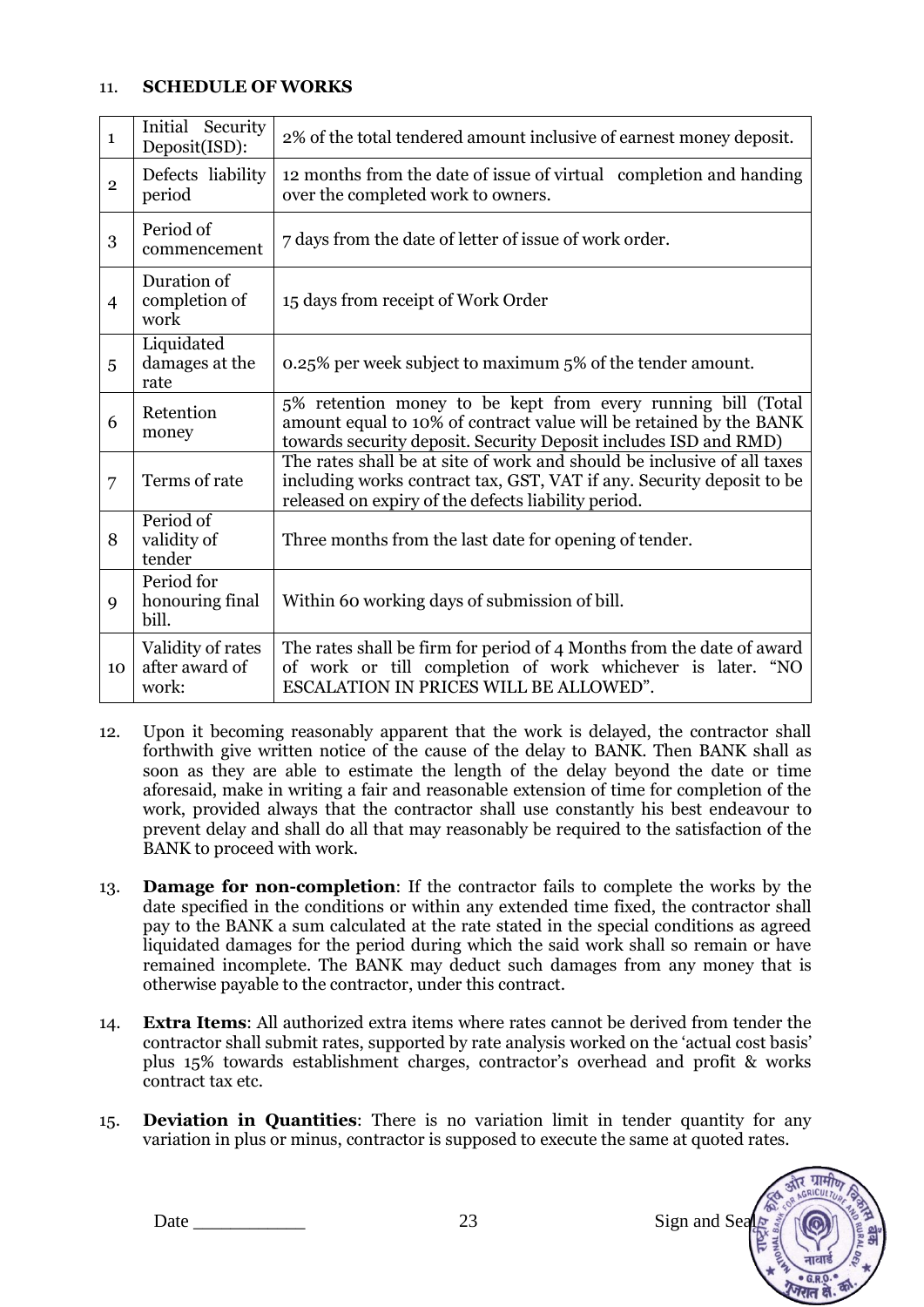#### **GENERAL SPECIFICATIONS**

This specification is for the work to be executed, items to be supplied and materials to be used in the works as shown in the drawings and described here in all under the supervision and to the satisfaction of the BANK.

The workmanship is to be the best available and of a high standard. Use must be made of specialist tradesmen in all aspects of the works, and allowance must be made in the rates for doing so.

The materials and items to be provided by the contractor shall be the best of their respective kinds, approved by the BANK in accordance with any samples which may be submitted for approval and generally in accordance with the specifications. Where materials or products are specified in this specification and or / bill of quantities by the name of the manufacture or the brand trade name or catalogue reference the contractor will be required to obtained the approval of the BANK before using a material or product other than the specified. The contractor shall produce all invoices, vouchers or receipted accounts for any materials if called upon to do so by the BANK.

Sample of all material are to be submitted to the BANK for his approval before the contractor orders or delivers in bulk to the site. Should it be necessary to prepare shop drawings, then four copies of such drawings shall be submitted for the approval of the BANK, at the contractor's expenses.

#### 1. **MS FABRICATION HARDWARE:**

Supplying, Fabricating, Erecting & Fixing in position structural steel frame work using MS Box / Round Pipe as per drawing. Steel works should confirm to IS 2062 including straightening, cutting, fabricating, welding, bending to shape, bolting, fixing in position, welding to other MS structure item or insert plate embedded in wall/concrete at site and finished the surface neat after grouting. Rate shall include for painting with two coats 50 micron DFT for Each Coat of synthetic enamel paint over a coat of 50 micron DFT for Zinc chromate primer, etc.

#### 2. **RCC FOUNDATION FOR SHED COLUMNS AND CONNECTING BEAMS**.

Providing PCC/RCC Foundation for shed columns and connecting beams for all foundations. Plain Cement Concrete of nominal mix 1:3:6 by mass (1 cement:3 coarse sand: 6 crushed stone aggregates/ gravels) with 40mm down size graded crushed stone aggregates. Reinforced Cement Concrete of nominal mix M20 (1:1.5:3) Grade (Concrete shall be design mix) , with 20 mm & down size graded crushed stone aggregates.

#### 3. **FOUNDATION/ANCHOR,BOLT,W/NUT&WASHER**

Supplying, installing, & fixing 12/16mm Foundation bolt / Anchor Bolts with nuts and washers in concrete foundation.

#### 4. **ROOFING SHEET**

Providing and fixing of PUF Corrugated Roofing Sheet (panel), having overall thickness of 40 mm, with GI pre coated roofing sheets. Sheet thickness (top sheet 0.35) & (bottom sheet 0.30 mm) PPGI, PUF Density 36 Kg/m3  $(+/-2)$ , overlapping of sheets as per manufacturer's specifications to make it water tight. Colour:- Off white/Blue/Red (as per user selection)

Date 24 Sign and Sea

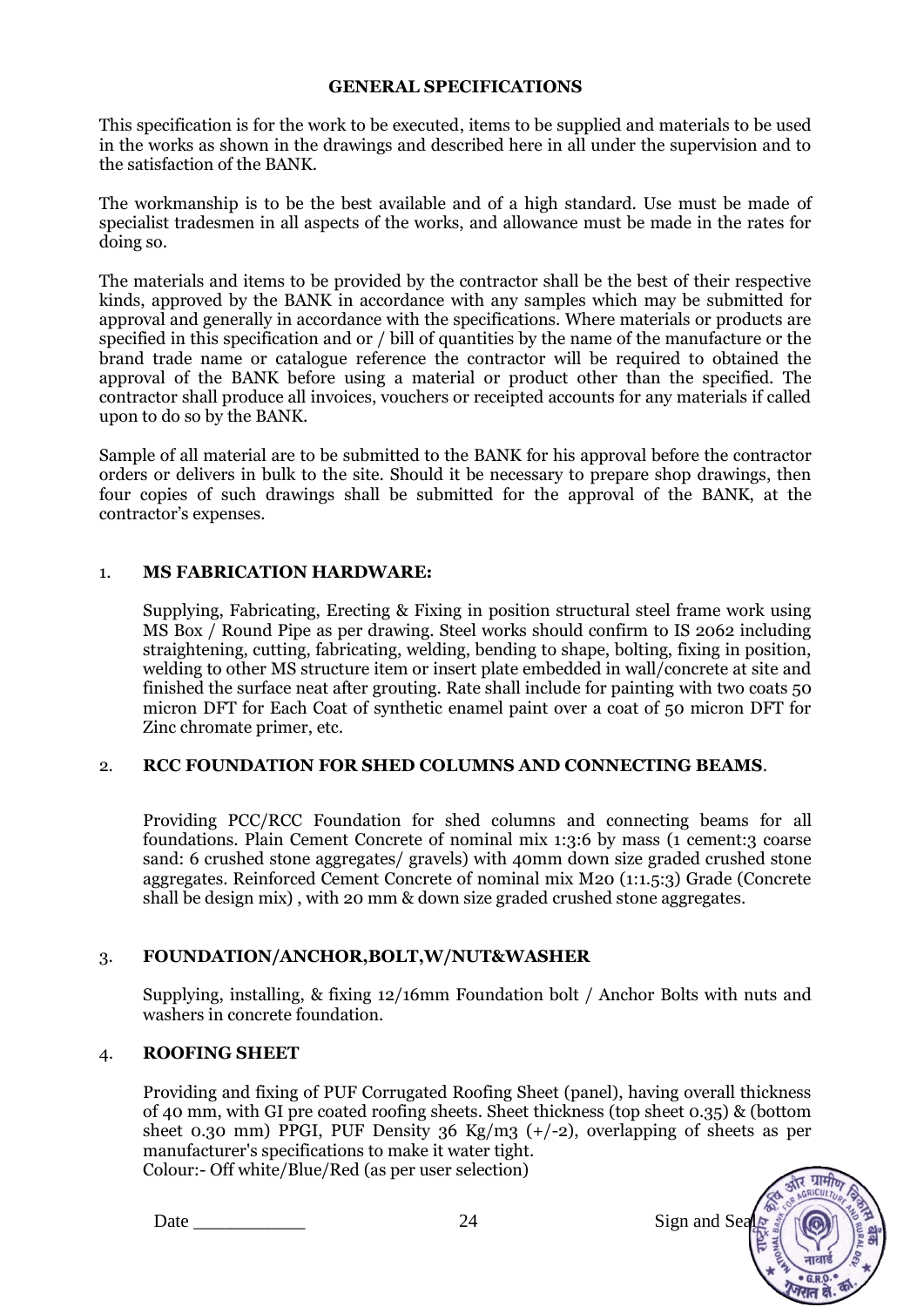

## 5. **DRAINAGE GUTTER FOR ROOF**

FRP / MS Drainage Gutter (half pipe type) of 15 inch dia for outer sides of roof for water collection and discharge to the existing gutter through 4 inch PVC pipe at one end.

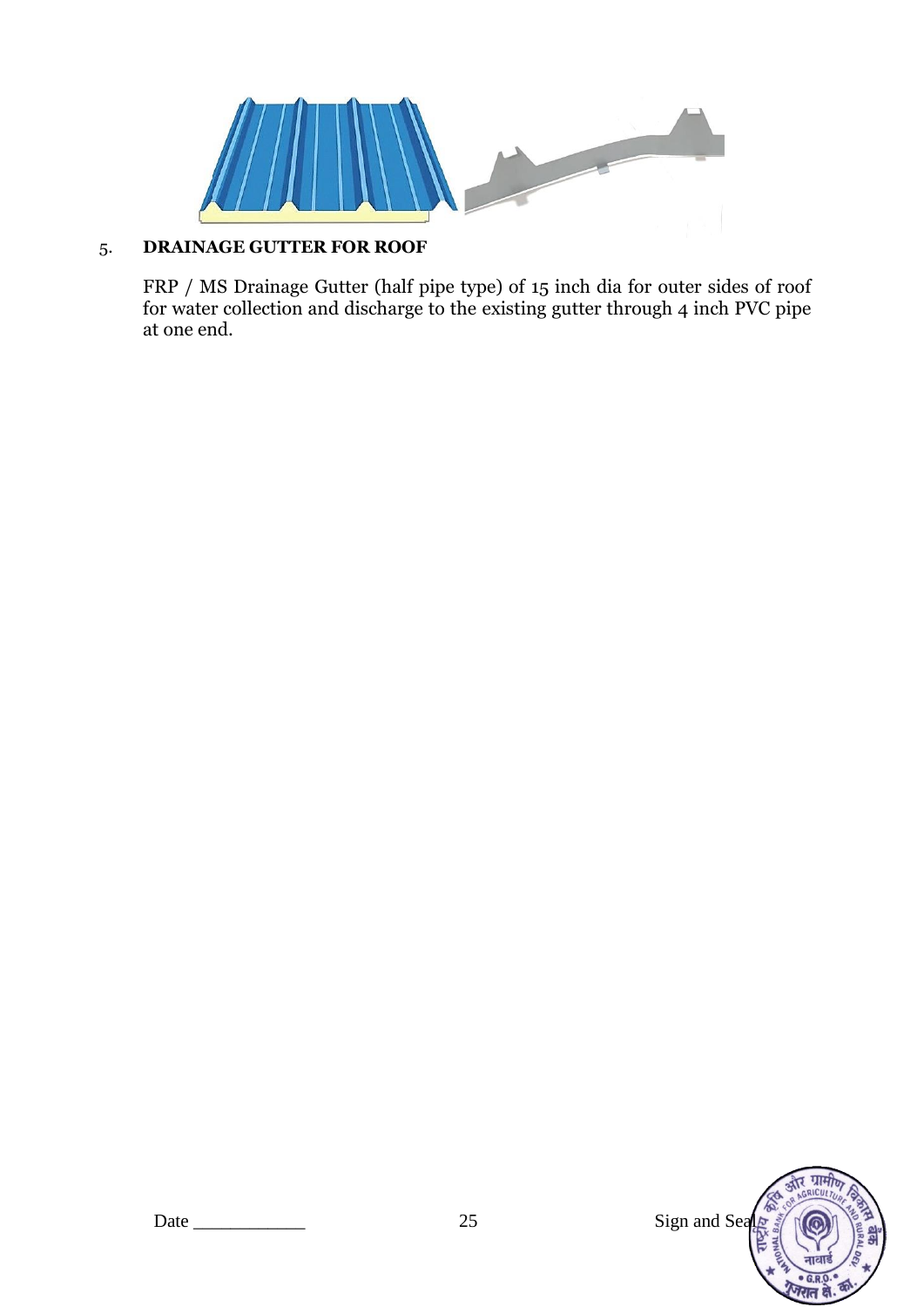#### **LIST OF INDIAN STANDARDS REFERED TO**

- 1. IS 2062 Hot Rolled Medium And High Tensile Structural Steel Specification
- 2. IS 1786- Specification For High Strength Deformed Steel Bars And Wires For Concrete Reinforcement
- 3. IS 10262 (2019) Concrete Mix Proportioning Guidelines
- 4. IS 456:2000 Code Of Practice For Plain And Reinforced Concrete (Fourth Revision)
- 5. IS 1477 Code Of Practice For Painting Of Ferrous Metals In Buildings
- 6. IS 10238:2001 Fasteners Threaded Steel Fasteners Step Bolts For Steel Structures — Specification
- 7. IS 4000:1992 Code of practice for high strength bolts in steel structures (first revision)
- 8. IS 816 Code Of Practice For Use Of Metal Arc Welding For General Construction In Mild Steel
- 9. IS 800:2007 Code of practice for general construction in steel (third revision)
- 10. IS 808:1989 Dimensions for hot rolled steel beam, column, channel and angle sections (third Revision)
- 11. IS 7205:1974 Safety code for erection of structural steel work
- 12. IS 7215:1974 Tolerances for fabrication of steel structures

**The above IS codes is indicative. However, Contractor must carry out the work as per latest applicable IS Codes in vogue.** 

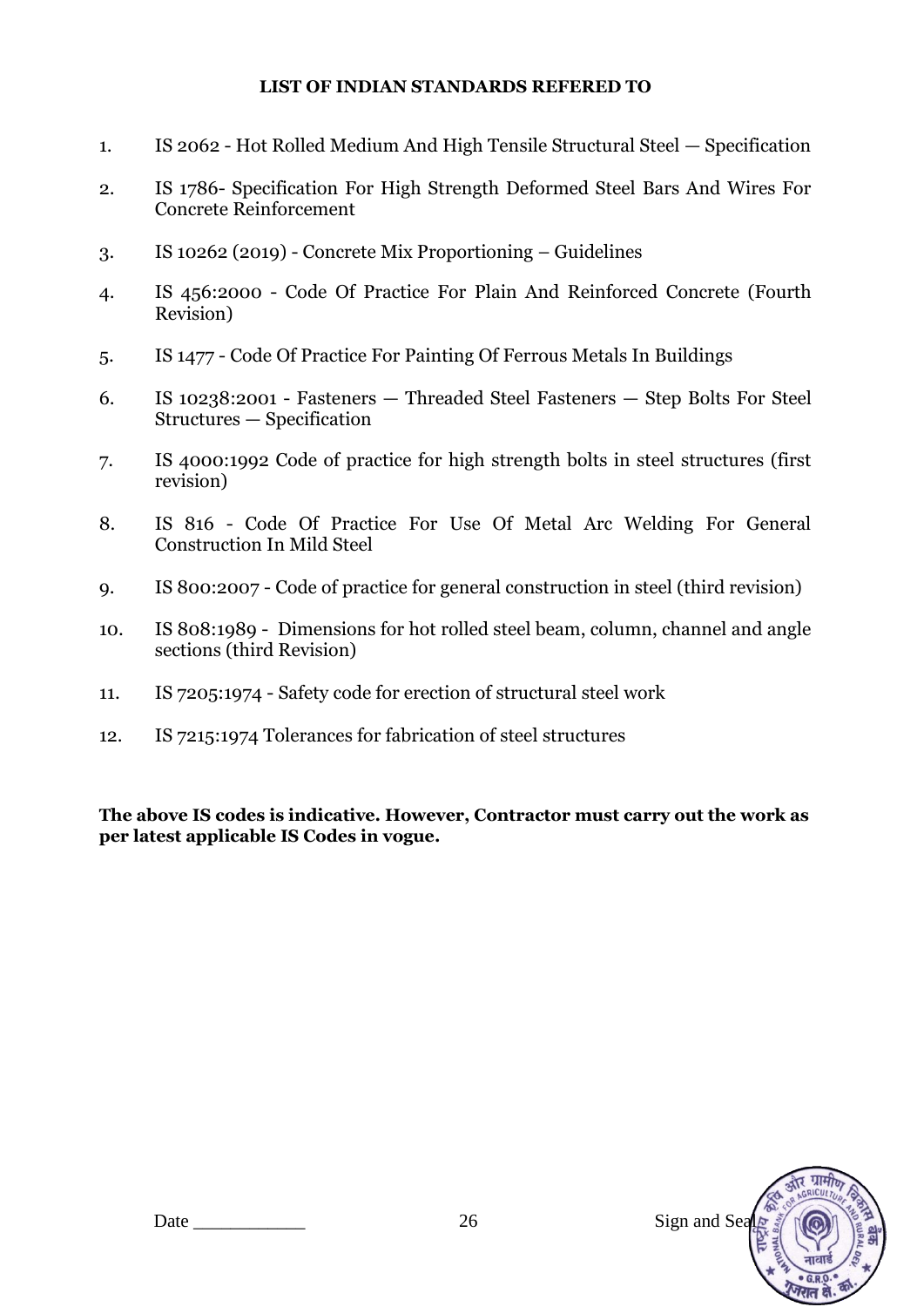#### **SCHEDULE OF APPROVED MAKES**

| S <sub>1</sub> | Item                                            | Make                         | Specifications                         |  |
|----------------|-------------------------------------------------|------------------------------|----------------------------------------|--|
| $\mathbf{1}$   | Cement                                          | JK/Birla / Equivalent        | $PCC - 1:3:6$<br>$RCC - M20 (1:1:5:3)$ |  |
| $\overline{2}$ | <b>TMT Rods</b><br>Jindal/Sail/Tata/Essar/Ispat |                              | 8, 10 and 12 mm                        |  |
| 3              | <b>Binding Wire</b>                             | <b>Good Quality</b>          | 16SWG                                  |  |
| 4              | Fasteners                                       | <b>Good Quality</b>          |                                        |  |
| 5              | Paint                                           | Asian / Nerolac / Equivalent |                                        |  |
| 6              | <b>PUF</b><br>Corrugated<br>Roofing Sheet       | Jindal/Sail/Tata/Essar/Ispat | 25 mm GI Precoated                     |  |

Note: The Contractor should obtain prior approval from BANK before placing order for any specific material / agency.

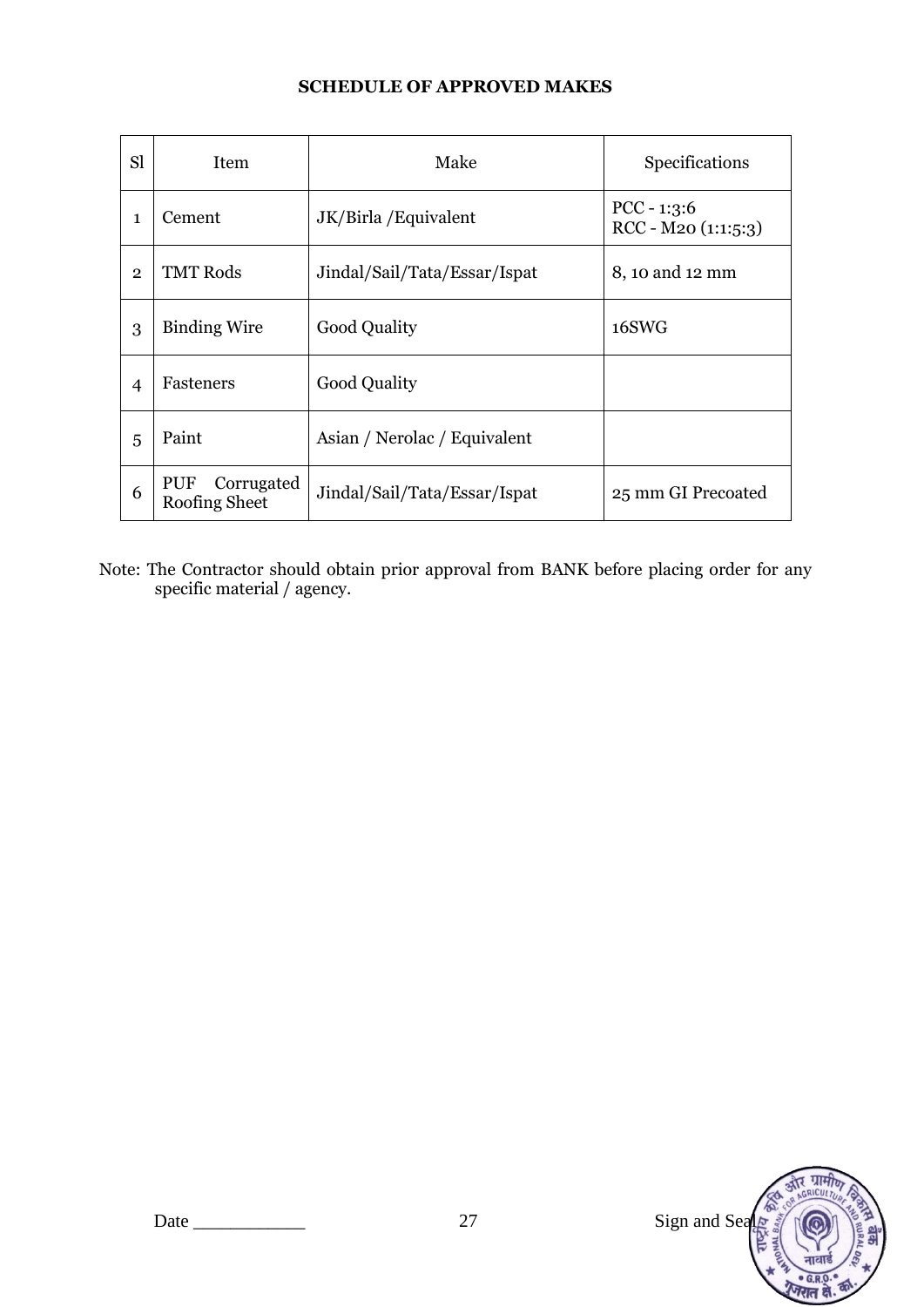#### **ARTICLES OF AGREEMENT (to be submitted by the successful bidder)**

ARTICLES OF AGREEMENT made this day of between the National Bank for Agriculture and Rural Development (hereinafter called "the BANK") of the one part and  $\alpha$  (hereinafter called "the

Tenderer") of the other part.

WHEREAS the BANK is desirous of execution of Tender for Fabrication and Installation of Two Wheeler Parking Shed at NABARD Tower, Usmanpura, Ahmedabad – 380013, and has caused drawings and specification describing the works to be done prepared by the BANK.

AND WHEREAS the Tenderer has agreed to execute upon and subject to the conditions set forth in the Price Bid and Conditions of Contract (all of which are collectively hereinafter referred to as "the said Conditions") the work shown upon the said technical specifications, and included in the Price Bid at the respective rates therein set forth amounting the sum as therein arrived or such other sum as shall become payable there under (hereinafter referred to as "the said contract amount").

NOW IT IS HEREBY AGREED AS FOLLOWS:

- 1. In consideration hereinafter mentioned, the Tenderer will upon and subject to the conditions annexed, carry out and complete the supply/works shown in the contract, described by or referred to in the Schedule of Quantities and in the said conditions.
- 2. The BANK shall pay the Tenderer the said contract amount or such sum as shall become payable at the times and in the manner specified in the said conditions.
- 3. The said Conditions thereto and the documents attached hereto shall be read and construed as forming part of this Agreement and the parties hereto shall respectively abide by, submit themselves to the said Conditions and the correspondence and perform the agreements on their part respectively in the said conditions and the documents contained herein.
- 4. This Agreement and documents mentioned herein shall form the basis of this contract.
- 5. This contract is an item rate contract for the complete work to be paid for according to necessary fabrication and installation carried out at site, at the rate contained in the Schedule of Rates or as provided in the said conditions.
- 6. The Tenderer shall afford every reasonable facility for carrying out of all works of other Contractors employed by the BANK and shall make good any damage done to walls, floors, etc. after the completion of such works.
- 7. The BANK reserves to itself the right of altering the nature of work by adding to or omitting any items of works or having portions of the same carried out without prejudice to this contract.
- 8. Time shall be considered as the essence of this contract and the Tenderer hereby agrees to commence the work/ job within the s**even days** of receipt of the work order as provided for in the said conditions and to complete the entire work within **Fifteen** days reckoned from the date of receipt of such work order subject nevertheless to the provision for extension of time.
- 9. All payments by the BANK under this contract will be made only at Ahmedabad.

Date 28 Sign and Seal

ग्रामीक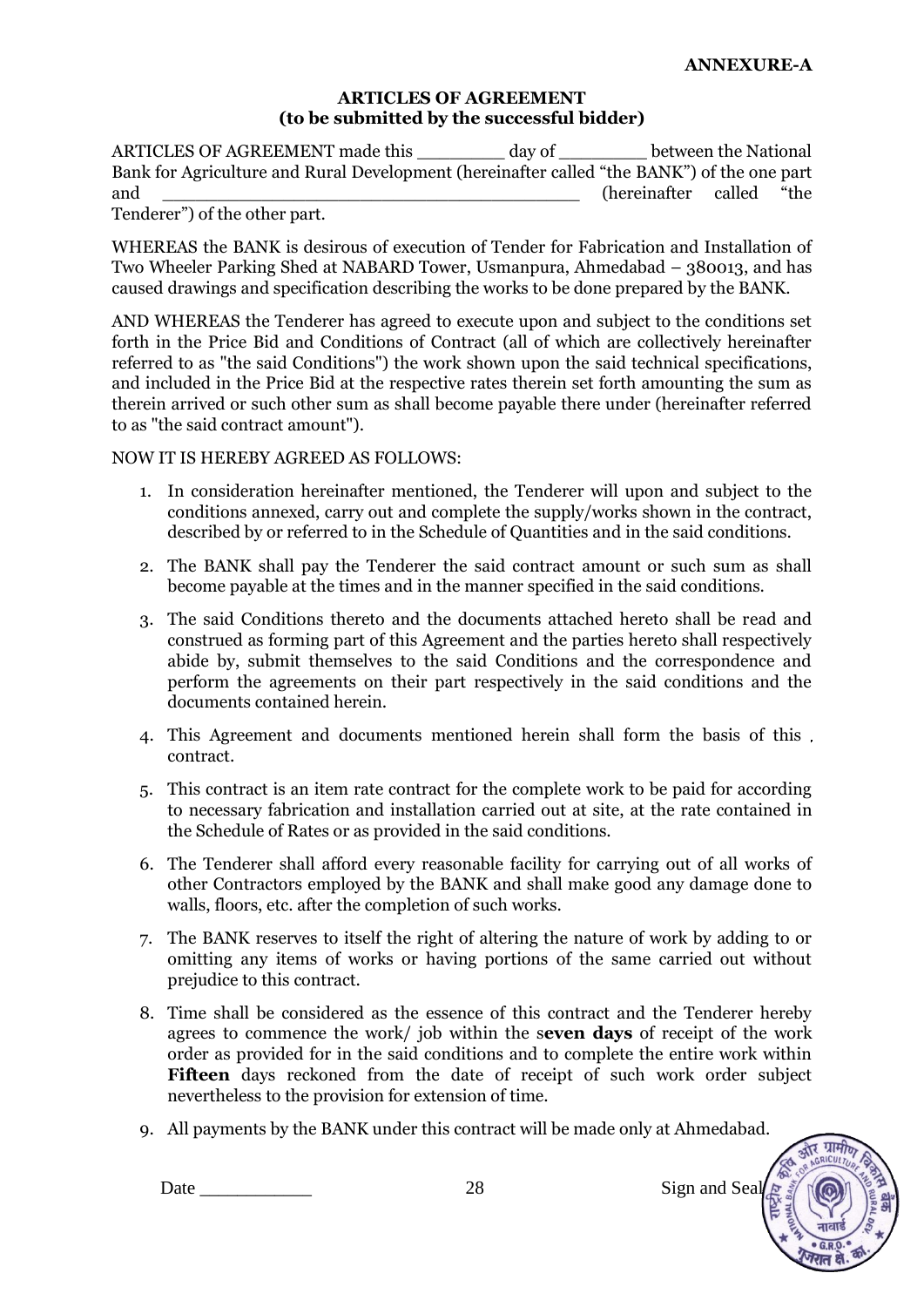- 10. All disputes arising out of or in any way connected with this agreement shall be deemed to have arisen at Ahmedabad and only Courts in Ahmedabad shall have the jurisdiction to determine the same to the exclusion of all other courts.
- 11. That the tenderer has visited the site and fully understood the existing conditions of site for execution of work.
- 12. That the several parts of this contract have been read by the tenderer and fully understood by the tenderer.
- 13. IN WITNESS WHEREOF the BANK has set its hands to these presents through its duly s and the Tenderer has caused its common seal to be affixed hereunto and the said two duplicates/ has caused these presents and the said two duplicates here of to be executed on its behalf, the day and year first herein above written. (If the tenderer is a company).

#### **Signature Clause**

SIGNED AND DELIVERED by the National Bank for Agriculture and Rural Development by the hand of

Shri

(Name & Designation)

In the presence of:

| Witness $# 1$ | Witness $# 2$ |
|---------------|---------------|
| Signature:    | Signature:    |
| Name:         | Name:         |
| Address:      | Address:      |

#### **SIGNED AND DELIVERED by the Bidder by the hand of Shri**

| (Name and Designation) |
|------------------------|
|------------------------|

In the presence of:

Signature: Signature: Signature: Signature: Signature: Signature: Signature: Signature: Signature: Signature: Signature: Signature: Signature: Signature: Signature: Signature: Signature: Signature: Signature: Signature: Si

#### **Witness # 1** Witness **# 2**

Name: Name:

#### Address: Address: Address: Address: Address: Address: Address: Address: Address: Address: Address: Address: Address: Address: Address: Address: Address: Address: Address: Address: Address: Address: Address: Address: Addres



Date 29 Sign and Sea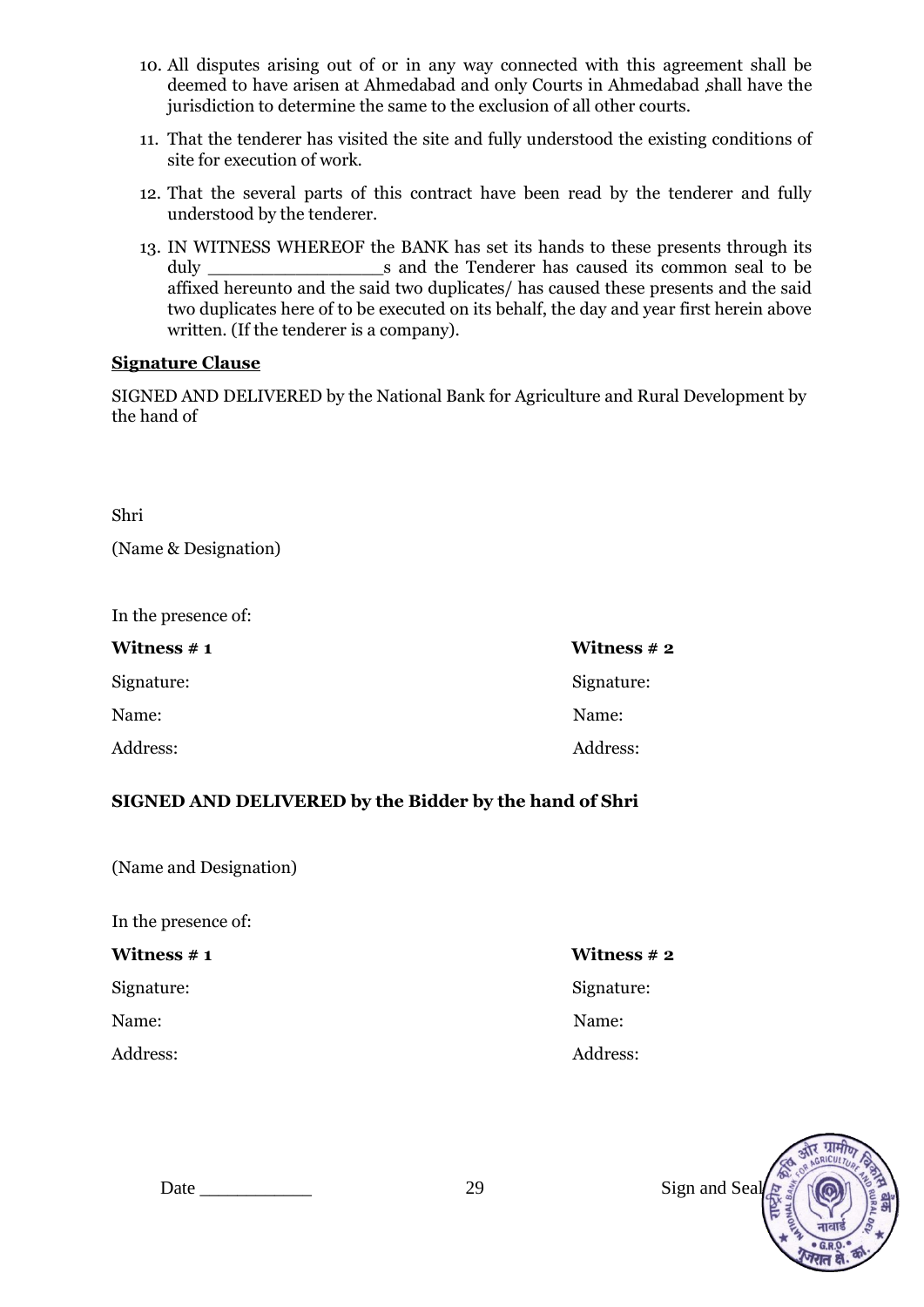#### **Performance Bank Guarantee (Initial Security Deposit) format**

To

The Chief General Manager, National Bank for Agriculture & Rural Development, Gujarat Regional Office NABARD Tower, Opposite Municipal Garden, Usmanpura, Ahmedabad-380013

In consideration of National Bank for Agriculture and Rural Development (NABARD) having Head Office at C-24, G-Block, Bandra-Kurla Complex, P.O. Box No.8121, Bandra (E), Mumbai – 400 051 (hereinafter referred to as "Purchaser") having agreed to -----------------------------------

----------------------------(type of work) at \_\_\_\_\_\_\_\_\_\_\_\_\_\_\_\_\_\_\_\_\_\_\_\_\_\_\_\_ (Place –

 $HO/RO/TE$ ) (hereinafter referred to as "Services") from  $\Box$ (hereinafter referred to as "Contractor") on the terms and conditions contained in the RFQ (Ref. NO. Dated ) and their agreement (hereinafter referred to as the "Contract") and subject to the contractor furnishing a Bank Guarantee to the purchaser as to the due performance of the the set of the set of the set of the set of the set of the set of the set of the set of the set of the set of the set of the set of the set of the set of the set of the set of the set of the set "Proposed Services") as per the terms and conditions as set forth in the said contract and also guaranteeing the Proposed Services as per the terms and conditions of the said contract;

1) We, --------------------------- (Bank) (hereinafter called "the Bank"), in consideration of the premises and at the request of the contractor, do hereby guarantee and undertake to pay to the purchaser, forthwith on mere demand and without any demur, at any time up to \_\_\_\_\_\_\_\_\_\_\_ (validity date of BG) money or monies not exceeding a total sum of Rs \_\_\_\_\_\_/- (Rupees \_\_\_\_\_\_\_\_\_\_\_only) as may be claimed by the purchaser to be due from the contractor by way of loss or damage caused to or would be caused to or suffered by the purchaser on failure of the contractor to provide proposed services as per the terms and conditions of the said contract.

2) Notwithstanding anything to the contrary, the decision of the purchaser as to whether the contractor has failed to provide Proposed Services as per the terms and conditions of the said contract will be final and binding on the Bank and the Bank shall not be entitled to ask the purchaser to establish its claim or claims under this Guarantee but shall pay the same to the purchaser forthwith on mere demand without any demur, reservation, recourse, contest or protest and/ or without any reference to the contractor. Any such demand made by the purchaser on the Bank shall be conclusive and binding notwithstanding any difference between the purchaser and the contractor or any dispute pending before any Court, Tribunal, Arbitrator or any other authority.

3) This Guarantee shall expire on  $\qquad \qquad$  (validity date) without prejudice to the purchaser's claim or claims demanded from or otherwise notified to the Bank in writing on or before the said date i.e.

4) The Bank further undertakes not to revoke this Guarantee during its currency except with the previous consent of the purchaser in writing and this Guarantee shall continue to be enforceable till the aforesaid date of expiry or the last date of the extended period of expiry of Guarantee agreed upon by all the parties to this Guarantee, as the case may be, unless during the currency of this Guarantee all the dues of the purchaser under or by virtue of the said contract have been duly paid and its claims satisfied or discharged or the purchaser certifies that the terms and conditions of the said contract have been fully carried out by the contractor and accordingly discharges the Guarantee.

5) In order to give full effect to the Guarantee herein contained, the purchaser shall be entitled to act as if we are purchaser's principal debtors in respect of all the claims of the purchaser against the contractor hereby Guaranteed by us as aforesaid and we hereby expressive and we hereby

Date  $30$  Sign and Seal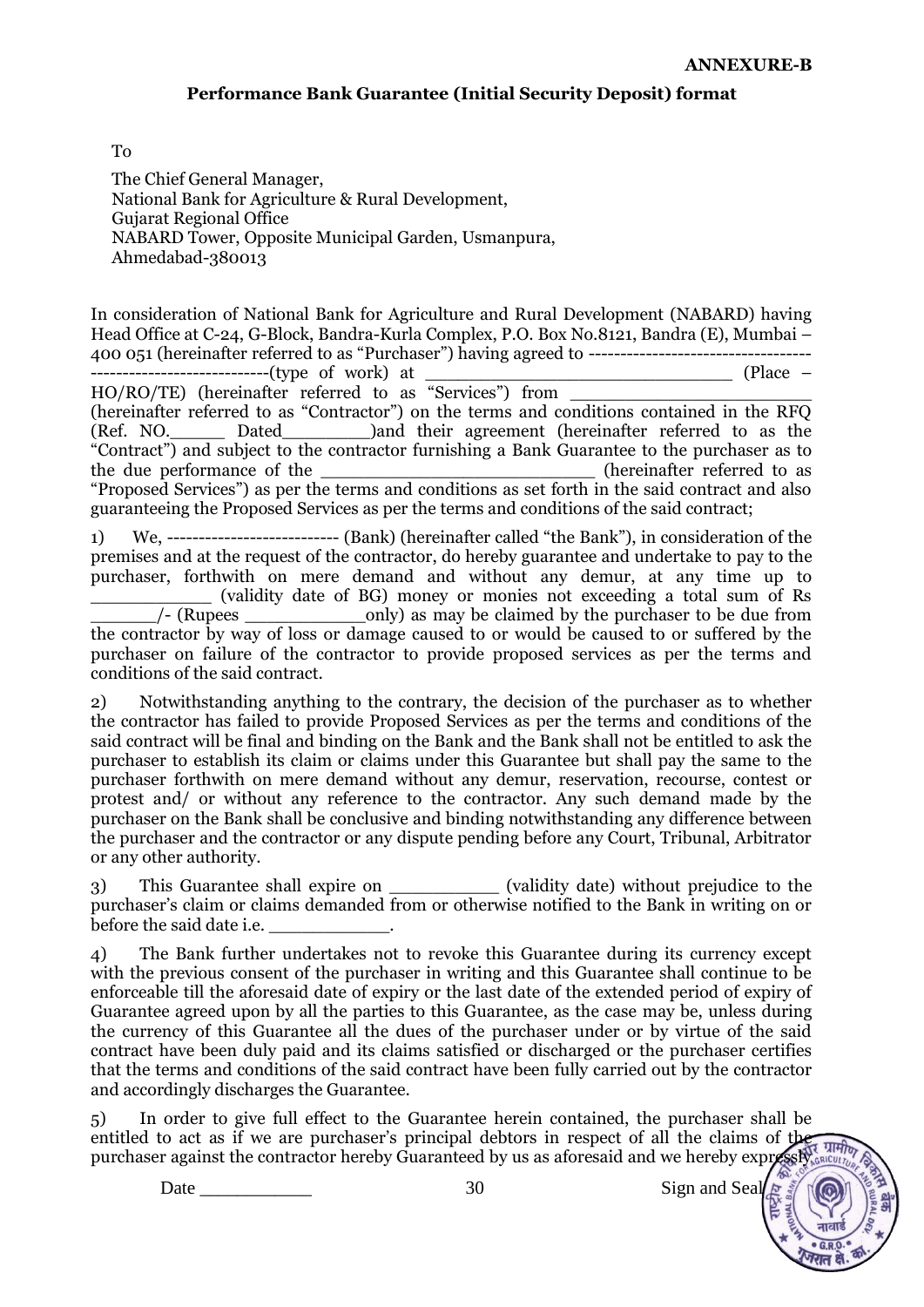waive all our rights of surety-ship and other rights, if any, which are in any way inconsistent with the above or any other provisions of this Guarantee.

6) The Bank agrees with the purchaser that the purchaser shall have the fullest liberty without affecting, in any manner, the Bank's obligations under this Guarantee to extend the time of performance by the contractor from time to time or to postpone for any time or from time to time any of the rights or powers exercisable by the purchaser against the contractor and either to enforce or forbear to enforce any of the terms and conditions of the said contract, and the Bank shall not be released from its liability for the reasons of any such extensions being granted to the contractor for any forbearance, act or omission on the part of the purchaser or any other indulgence shown by the purchaser or by any other matter or thing whatsoever which under the law relating to sureties would, but for this provision, have the effect of so relieving the Bank.

7) The Guarantee shall not be affected by any change in the constitution of the contractor or the Bank nor shall it be affected by any change in the constitution of the purchaser by any amalgamation or absorption or with the contractor, Bank or the purchaser, but will ensure for and be available to and enforceable by the absorbing or amalgamated company or concern.

8) This Guarantee and the powers and provisions herein contained are in addition to and not by way of limitation or in substitution of any other guarantee or guarantees heretofore issued by the Bank (whether singly or jointly with other banks) on behalf of the contractor heretofore mentioned for the same contract referred to heretofore and also for the same purpose for which this guarantee is issued, and now existing un-cancelled and the Bank further mention that this guarantee is not intended to and shall not revoke or limit such guarantee or guarantees heretofore issued by the Bank on behalf of the contractor heretofore mentioned for the same contract referred to heretofore and for the same purpose for which this guarantee is issued.

9) Any notice by way of demand or otherwise under this guarantee may be sent by special courier, telex, fax, e-mail or registered post to the local address of the Bank as mentioned in this guarantee.

10) Notwithstanding anything contained herein: -

i) Our liability under this Bank Guarantee shall not exceed Rs.  $\frac{1}{2}$  (Rupees  $\qquad \qquad \text{only)}$ 

ii) This Bank Guarantee shall be valid up to \_\_\_\_\_\_\_\_\_\_ (validity date);

iii) Unless actions to enforce the claims is filed on or before (validity date) all rights under the said guarantee shall be forfeited and Bank shall be relieved and discharged from all liabilities thereunder.

iv) The Bank is liable to pay the Guaranteed amount or any part thereof under this Bank Guarantee only and only if the purchaser serves upon the Bank a written claim or demand on or before \_\_\_\_\_\_\_\_ (validity date)

11) The Bank has power to issue this Guarantee under the statute/ constitution and the undersigned has full power to sign this Guarantee on behalf of the Bank.

Date this --------------------- day of --------------------- at -----------

For and on behalf of -------------------------- Bank.

sd/- ---------------------------------

Date 21 Sign and Seal 31 Sign and Seal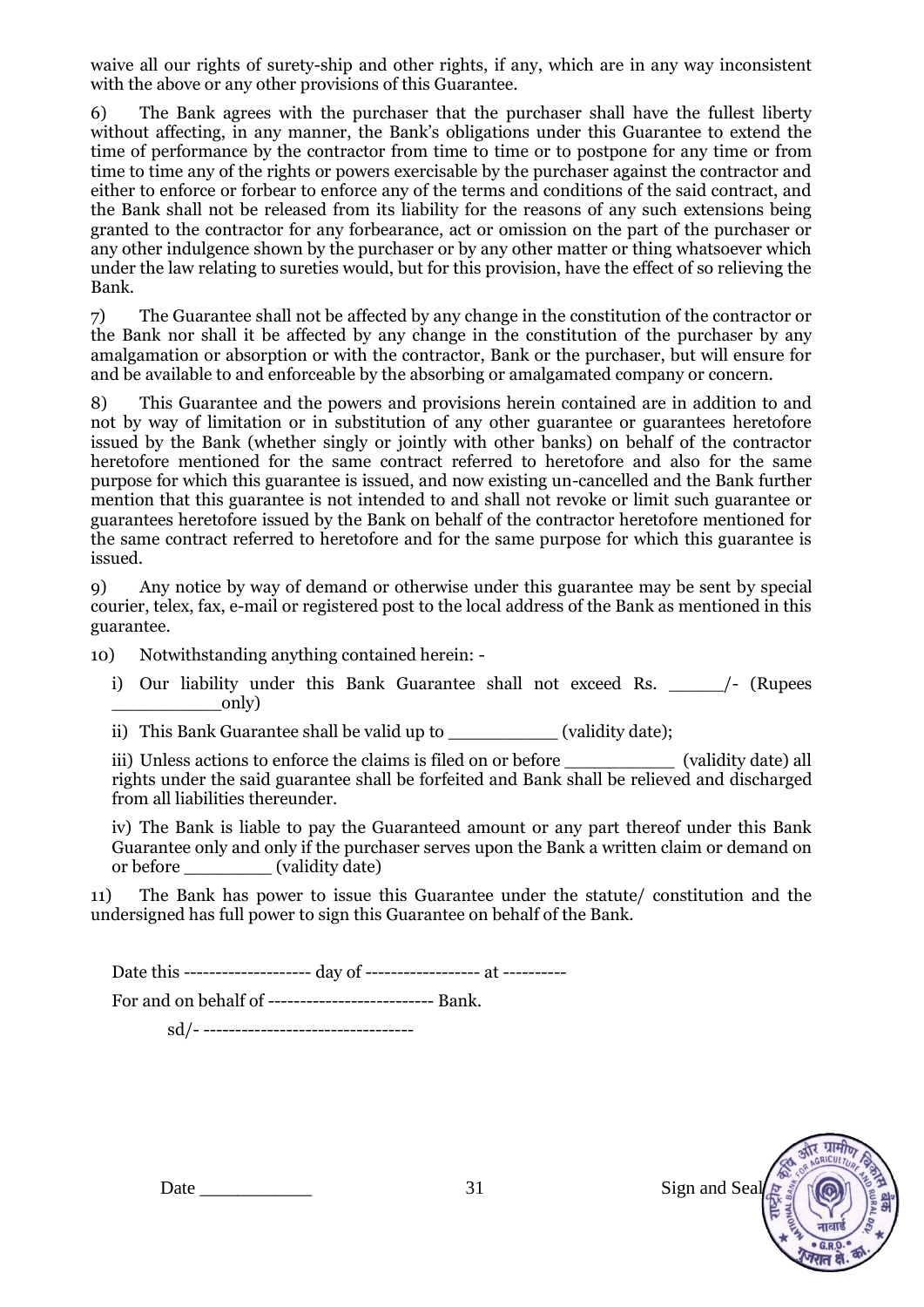#### **Letter of Indemnity and Undertaking (to be submitted by the successful bidder)**

The Chief General Manager, National Bank for Agriculture & Rural Development, NABARD Tower, Opposite Municipal Garden, Usmanpura, Ahmedabad-380013

Dear Sir

#### **Tender for Fabrication and Installation of Two Wheeler Parking Shed at NABARD Tower, Usmanpura, Ahmedabad – 380013**

WHEREAS the National Bank for Agriculture and Rural Development, a corporation established under the National Bank for Agriculture and Rural Development Act, 1981 (hereinafter referred to as 'NABARD') has expressed desire to avail  $($ type of procurement) at \_\_\_\_\_\_\_\_\_\_\_\_(place) as per the Schedule hereunder written and which are hereinafter for brevity sake referred to as \_\_\_\_\_\_, subject to our furnishing declarations and indemnity as contained hereafter.

#### NOW THEREFORE THIS LETTER OR INDEMNITY WITNESSETH THAT:

We, the \_\_\_\_\_\_\_\_\_\_\_\_\_\_\_\_\_\_\_\_ (bidder) hereby declare and certify that we are the rightful owners/ licensees of the said article/ service/ solution offered for sale to NABARD and that the sale of the said article/ service/ solution to NABARD by us and the use thereof by NABARD does not infringe the property or other intellectual property or copy rights of any other person and that the same does not infringe the Copy of Rights Act, 1957 or any other Act for the time being in force.

We, the said  $\qquad \qquad$  (bidder) hereby agree to indemnify and keep indemnified and harmless NABARD, its Officers, servants, agents and other authorized persons against any action that may be brought against us for infringement of the right of property or other intellectual property or copy rights in respect of the said systems package supplied by us to NABARD and will defend the same at our cost and consequences and will pay or reimburse NABARD, its officers, servants, agents and other authorized persons from all costs and other expenses that they may be put to or incur in that connection in accordance with the terms as provided for within the end User License Agreement that accompanies the said systems.

We, the said  $\qquad \qquad$  (bidder) hereby also agree to indemnify and keep indemnified and harmless NABARD, its Officers, servants, agents and other authorized persons against any third party claims in respect of any damages or compensation payable in consequences of any accident or injury sustained or suffered by our employees or agents, or by any other third party resulting from or by any action, omission, or operation conducted by or on behalf of us and against any and all claims by employees, workmen, contractors, subcontractors, suppliers, agent(s), employed, engaged, or otherwise working for us, in respect of any and all claims under the Labour Laws including wages, salaries, remuneration, compensation or like.

SCHEDULE (Please list all the hardware supplied to NABARD for providing this service on a separate sheet)

Yours faithfully

(Name and Designation) of \_\_\_\_\_\_\_\_\_\_\_\_\_\_\_\_

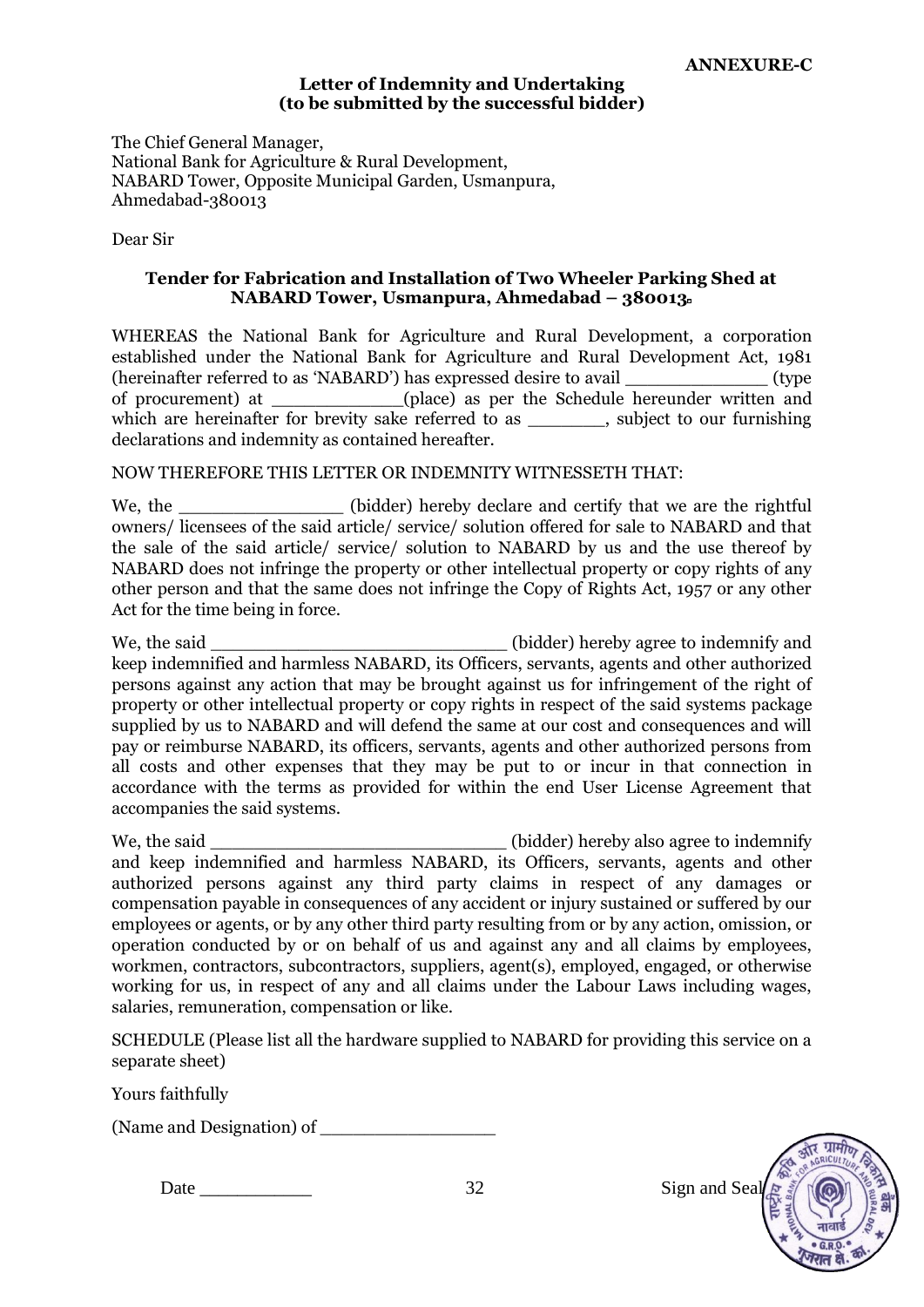# **PRICE BID (Part-II)**

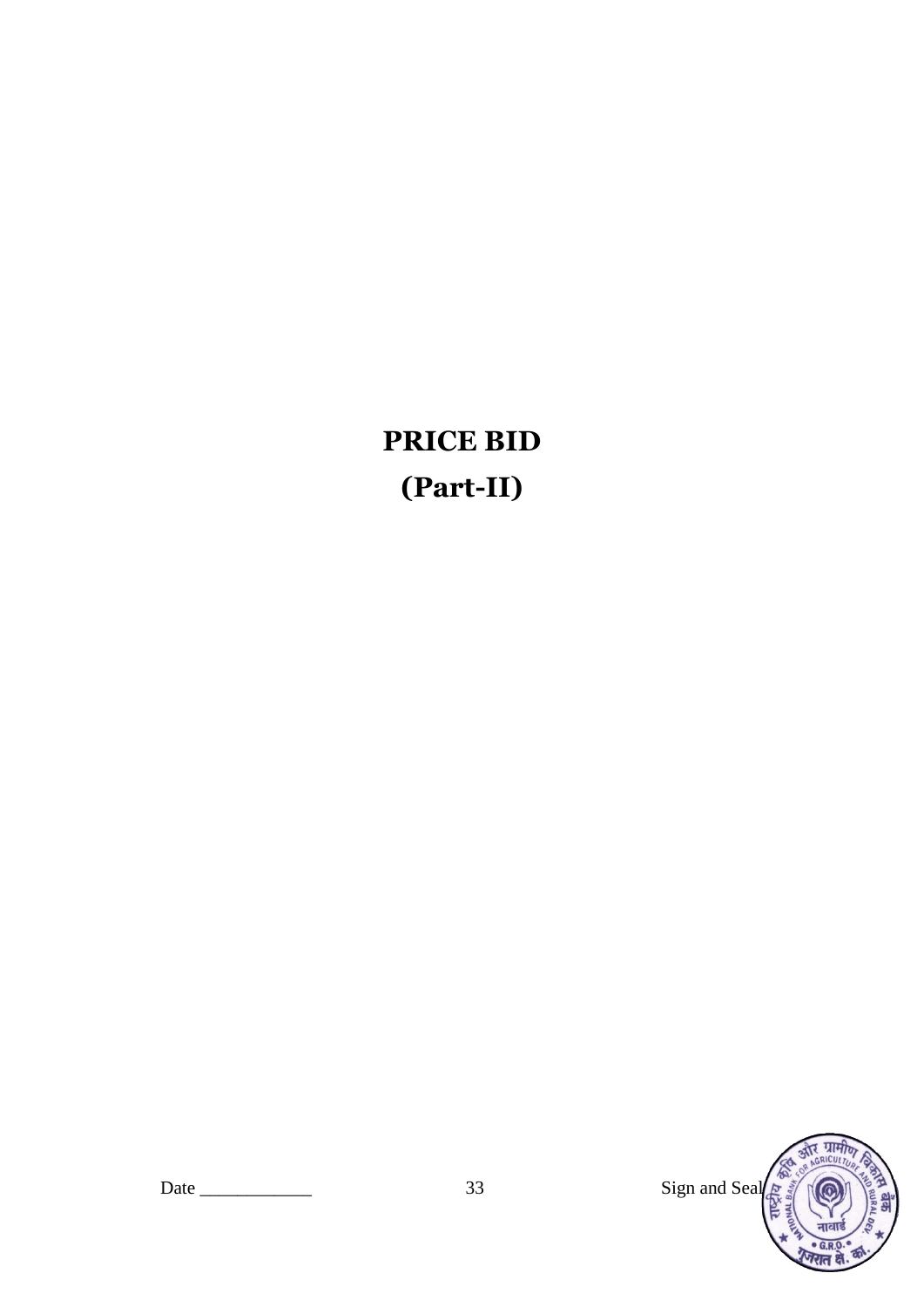## **SCHEDULE OF QUANTITIES**

#### **Tender for Fabrication and Installation of Two Wheeler Parking Shed at NABARD Tower, Usmanpura, Ahmedabad – 380013**

| S.No           | <b>Items</b>                                                                                                                                                                                                                                                                                                                                                                                                                                                                                                                                                                                                  | Unit       | Quantity     | <b>Rates</b>  | <b>Amount</b> |
|----------------|---------------------------------------------------------------------------------------------------------------------------------------------------------------------------------------------------------------------------------------------------------------------------------------------------------------------------------------------------------------------------------------------------------------------------------------------------------------------------------------------------------------------------------------------------------------------------------------------------------------|------------|--------------|---------------|---------------|
|                |                                                                                                                                                                                                                                                                                                                                                                                                                                                                                                                                                                                                               |            |              |               |               |
| $\mathbf{1}$   | Dismantling/removing existing<br>parking<br>structure and all other misc. items, along with<br>safe disposal of debris/unserviceable materials<br>outside the NABARD premises by the contractor<br>including cost of loading, carting and unloading,<br>with all lead and lift. Care should be taken not to<br>damage the surroundings.<br><b>Excavation</b> of all kind of soil, hard murrum, soft                                                                                                                                                                                                           | Job        | $\mathbf{1}$ |               |               |
|                | rock, hard rock by pneumatic drilling etc. in any<br>plan dimension / depth.                                                                                                                                                                                                                                                                                                                                                                                                                                                                                                                                  |            |              |               |               |
| $\overline{2}$ | Supplying, Fabricating, Erecting & Fixing<br>in position structural steel frame work using<br>MS Box / Round Pipe as per drawing. Steel works<br>should confirm to IS 2062 including straightening,<br>cutting, fabricating, welding, bending to shape,<br>bolting, fixing in position, welding to other MS<br>structure item or insert plate embedded in<br>wall/concrete at site and finished the surface neat<br>after grouting. Rate shall include for painting with<br>two coats 50 micron DFT for Each Coat of<br>synthetic enamel paint over a coat of 50 micron<br>DFT for Zinc chromate primer, etc. | <b>KGS</b> | 2350         |               |               |
| 3              | Supplying, installing, & fixing Foundation<br><b>bolt</b> / <b>Anchor Bolts</b> with nuts and washers in<br>concrete foundation providing auxiliary dummy<br>structures, if any, necessary tying and binding<br>with contractor's own 16SWG black soft annealed<br>binding wire, welding to reinforcement,<br>adjustment of shuttering, greasing exposed metal<br>surfaces and covering with jute cloth etc.                                                                                                                                                                                                  | <b>Nos</b> | 24           |               |               |
| 4              | Providing PCC/RCC Foundation for shed<br>columns<br>and<br>connecting<br>beams<br>for<br>all<br>foundations.                                                                                                                                                                                                                                                                                                                                                                                                                                                                                                  | <b>NOS</b> | 06           |               |               |
|                | Plain Cement Concrete of nominal mix 1:3:6<br>by mass (1 cement: 3 coarse sand: 6 crushed stone<br>aggregates/ gravels) with 40mm down size graded<br>crushed stone aggregates.                                                                                                                                                                                                                                                                                                                                                                                                                               |            |              |               |               |
|                | 34<br>Date $\overline{\phantom{a}}$                                                                                                                                                                                                                                                                                                                                                                                                                                                                                                                                                                           |            |              | Sign and Seal |               |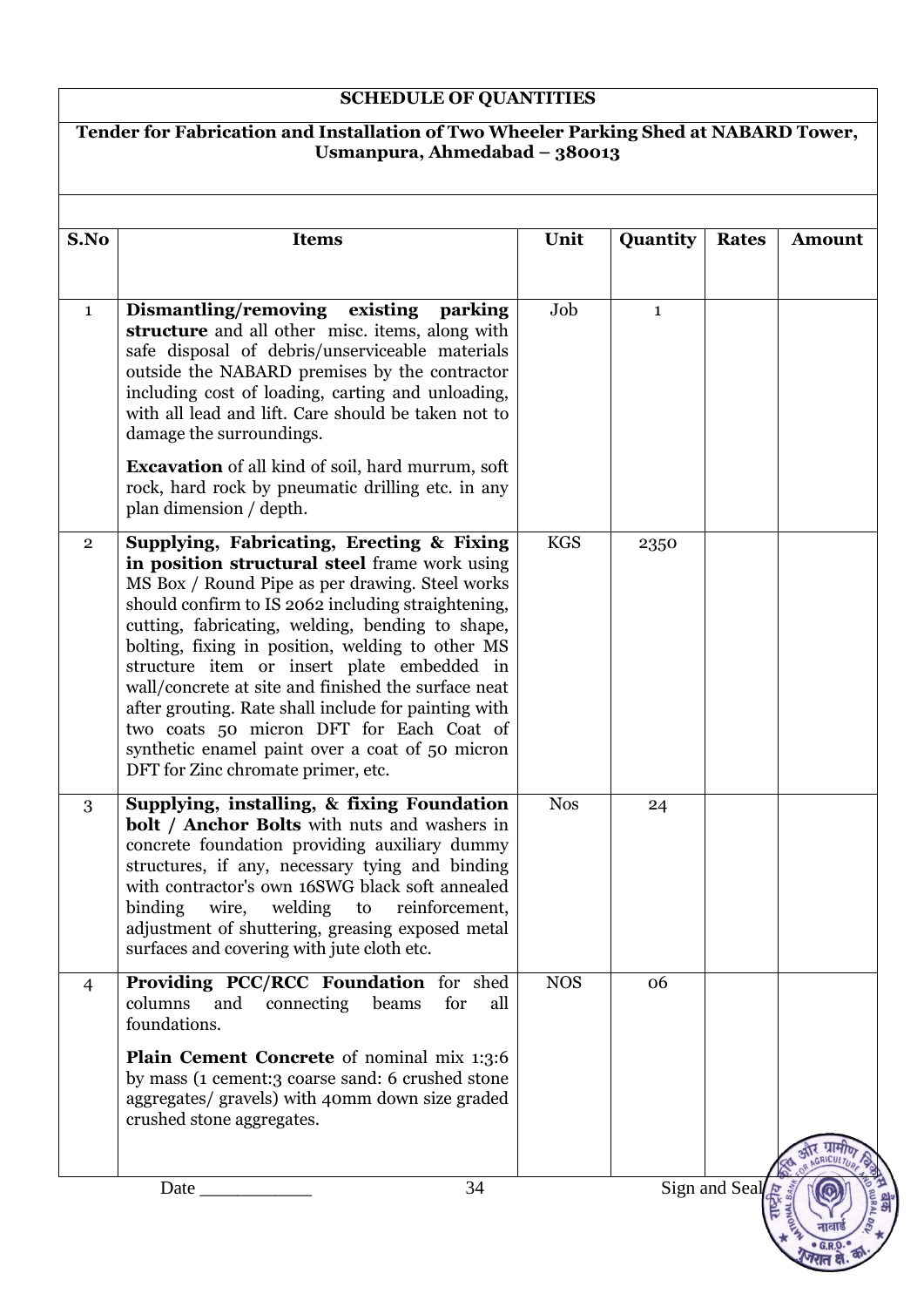|    | Reinforced Cement Concrete of nominal<br>$mix M20$ (1:1.5:3) Grade (Concrete shall be<br>design mix), with 20 mm & down size graded<br>crushed stone aggregates.                                                                                                                                                                                                                                                                                               |            |              |  |
|----|----------------------------------------------------------------------------------------------------------------------------------------------------------------------------------------------------------------------------------------------------------------------------------------------------------------------------------------------------------------------------------------------------------------------------------------------------------------|------------|--------------|--|
| 5  | Providing and fixing of PUF Corrugated<br>Roofing Sheet (panel), having overall thickness<br>of 40 mm, with GI pre coated roofing sheets of<br>JINDAL/SAIL/TATA/ESSAR/ISPAT or equivalent<br>make. Sheet thickness (top sheet 0.35) & (bottom<br>sheet 0.30 mm) PPGI, PUF Density 36 Kg/m3<br>overlapping<br>of<br>sheets<br>$(+/-2),$<br>as<br>per<br>manufacturer's specifications to make it water<br>tight.<br>Colour:- Off white/Blue/Red (as per<br>user | <b>SMT</b> | 120          |  |
|    | selection) The quoting price should be inclusive of<br>all types of packing, forwarding,<br>loading,<br>unloading & installation.                                                                                                                                                                                                                                                                                                                              |            |              |  |
| 6  | <b>FRP</b> / <b>MS</b> Drainage Gutter (half pipe type) of<br>15 inch dia for outer sides of roof for water<br>collection and discharge to the existing gutter<br>through 4 inch PVC pipe at one end.                                                                                                                                                                                                                                                          | <b>RMT</b> | 21           |  |
| 7  | LED Tube Lighting (03 Nos) for Parking Shed<br>including cabling laid inside the roofing supports.                                                                                                                                                                                                                                                                                                                                                             | 1 Job      | $\mathbf{1}$ |  |
| 8  | <b>Paver Work</b> for the entire shed and adjacent<br>areas with 60 mm thick paver blocks including<br>sand bed.                                                                                                                                                                                                                                                                                                                                               | <b>SFT</b> | 1900         |  |
|    |                                                                                                                                                                                                                                                                                                                                                                                                                                                                | Job        | $\mathbf{1}$ |  |
|    | <b>Total</b>                                                                                                                                                                                                                                                                                                                                                                                                                                                   |            |              |  |
|    | %<br>GST@                                                                                                                                                                                                                                                                                                                                                                                                                                                      |            |              |  |
| 10 | <b>Grand Total</b>                                                                                                                                                                                                                                                                                                                                                                                                                                             |            |              |  |
| 11 | Buyback of old materials dismantled from the<br>existing parking shed                                                                                                                                                                                                                                                                                                                                                                                          | Lumpsum    | 1.00         |  |
|    | <b>Net Total</b>                                                                                                                                                                                                                                                                                                                                                                                                                                               |            |              |  |
|    | Net Total (in words):                                                                                                                                                                                                                                                                                                                                                                                                                                          |            |              |  |

### **Note:**

1. The prices should be inclusive of all transportation to site and installation inclusive of all taxes.और ग्रामीण GRICUL

Date \_\_\_\_\_\_\_\_\_\_\_\_ 35 Sign and Seal

 $\overline{\mathbf{r}}$ राष्ट्रीय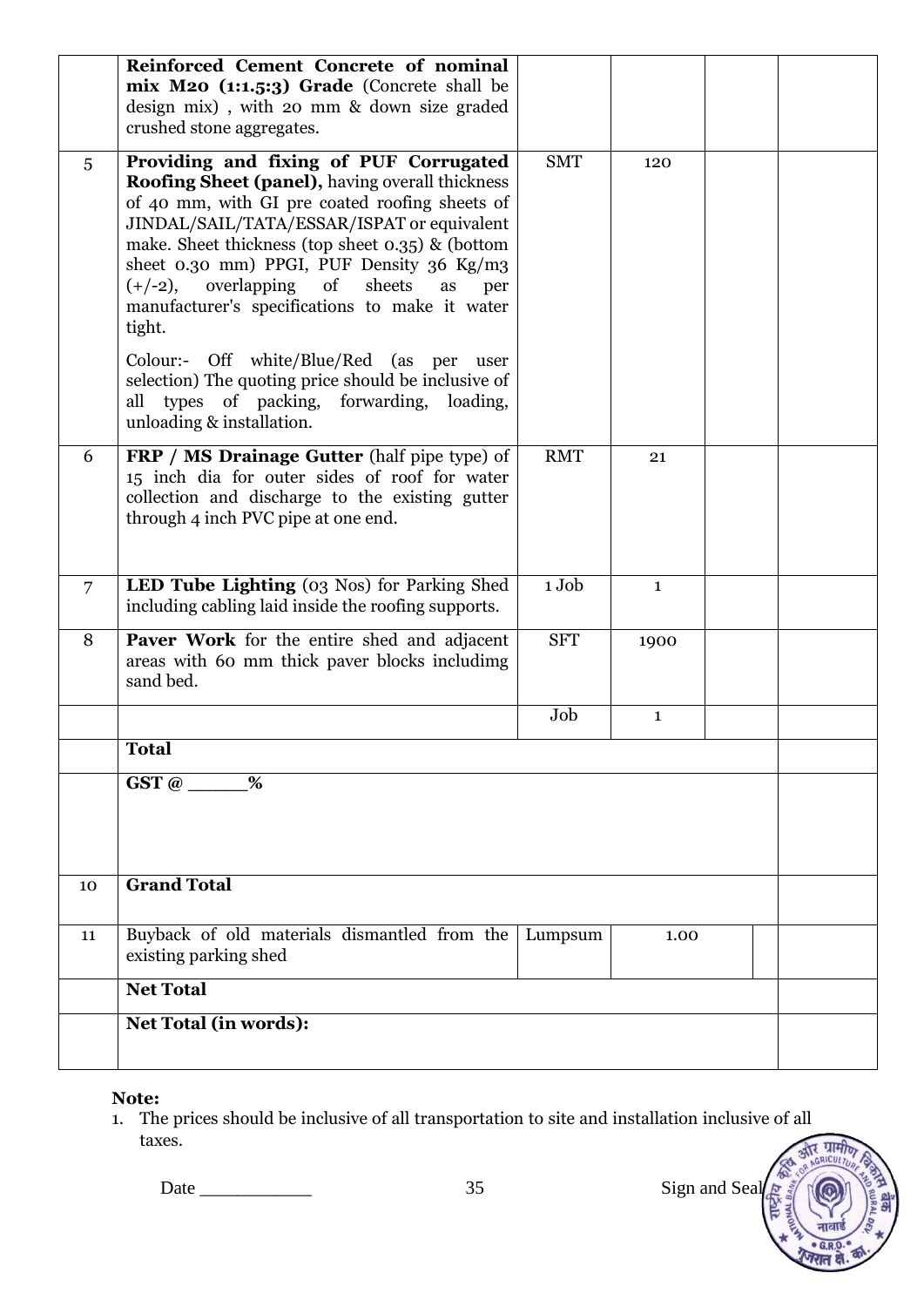- 2. The above rates should be including the cost of throwing away debris generated during the renovation work.
- 3. GST rate prevailing shall be applicable on the quoted rates.

Accepted all terms & conditions of technical & price/financial bid

**Place :**

**Tenderer)**

**Date (Signature of the** )

**Address : Name and Seal**